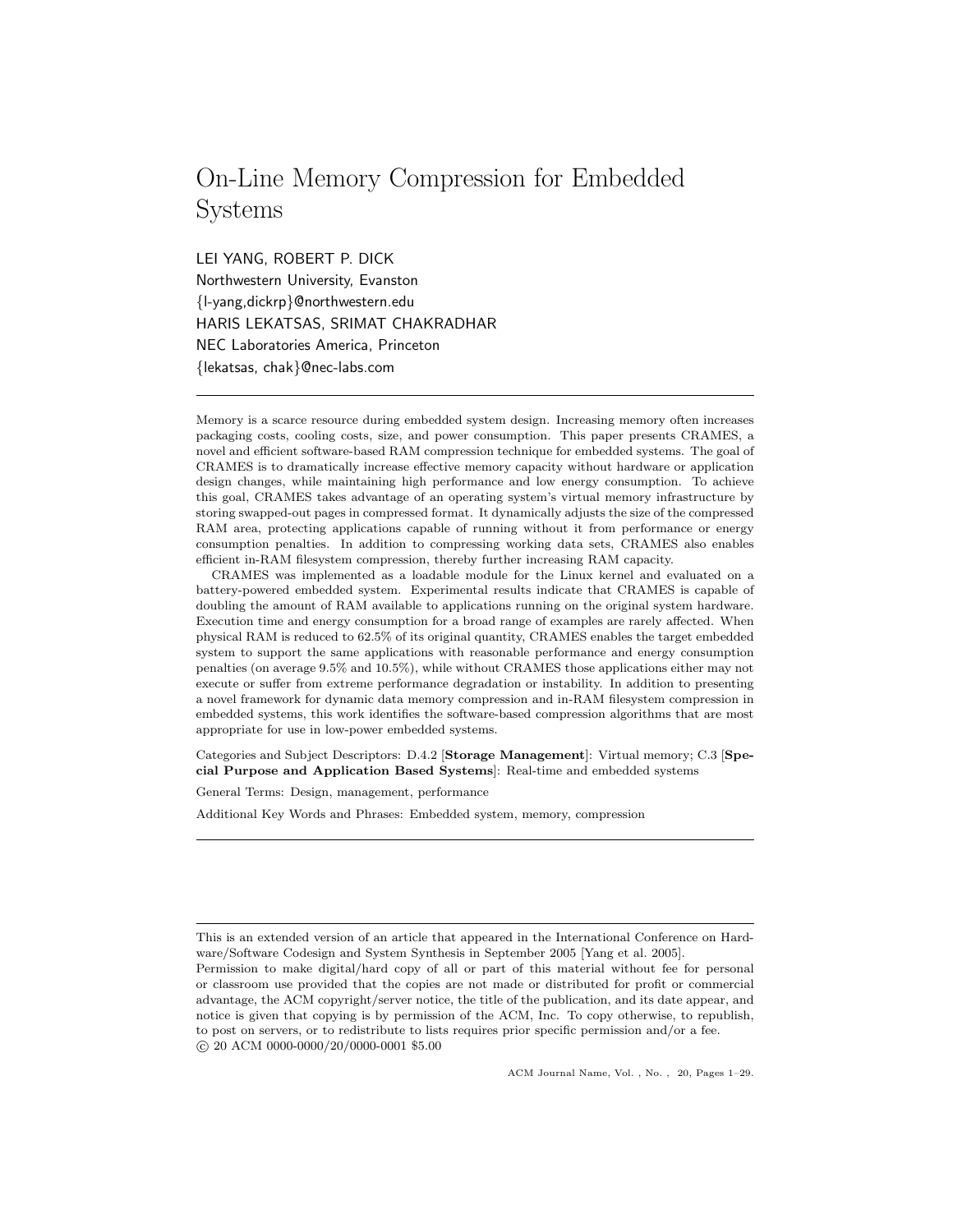## 1. INTRODUCTION

The complexities and resource demands of modern embedded systems such as personal digital assistants (PDAs) and smart phones are constantly increasing. In order to support applications such as 3-D games, secure Internet access, email, music, and digital photography, the memory requirements of embedded systems have grown at a much faster rate than was originally anticipated by their designers. For example, the total RAM and flash memory requirements for applications in the mobile phone market are doubling or tripling each year [Yokotsuka 2004]. Although memory price drops with time, adding memory frequently results in increased embedded system packaging cost, cooling cost, size, and power consumption. For example, the HP iPAQ hx2755 PDA has a price 20% higher than its predecessor, the iPAQ hx2415. With the exception of a slight increase in CPU frequency (520 MHz for hx2415 and 624 MHz for hx2755), the hx2755 differs from the hx2415 only by making 2.2 times as much memory available to the user [hpi ]. In addition, as embedded systems support new applications, their working data sets often increase in size, exceeding original estimates of memory requirements. Redesigning hardware and applications is not desirable as it may dramatically increase time-to-market and design costs.

The work described in this paper was originally motivated by a specific engineering problem faced by a corporation during the design of an embedded system for secure network transactions. After hardware design, the memory requirements of the embedded system's applications overran the initial estimate. There were two ways to solve this problem: redesign the embedded system hardware, thereby dramatically increasing time-to-market and cost, or make the hardware function as if it had been redesigned without actually changing it. The second approach was chosen, resulting in the technique described in this paper. Note that, even for embedded systems capable of functioning on their current hardware platforms, it is often desirable to increase the number of supported applications if the cost of doing so is small. In addition, the proposed technique has the potential to allow the hardware complexity and cost of some embedded systems to be reduced, without sacrificing the ability to run the desired applications.

## 1.1 Problem Background

The desire to minimize embedded system memory requirements has led to the design of various memory compression techniques. Memory compression for embedded systems is a complex problem that differs from the typical file compression problem. It can be divided into two categories: executable code compression and data compression, each of which is described below.

Embedded systems that support code compression decompress code during execution. Since code does not change during application execution<sup>1</sup>, compression may be done off-line and can be slow. Decompression is done during application execution and therefore must be very fast. This means that, in code compression techniques, the performance of compression and decompression algorithms may differ. Another important characteristic of runtime code decompression is the need for

<sup>&</sup>lt;sup>1</sup>The exception to this is self-modifying code, which is rarely used today.

ACM Journal Name, Vol. , No. , 20.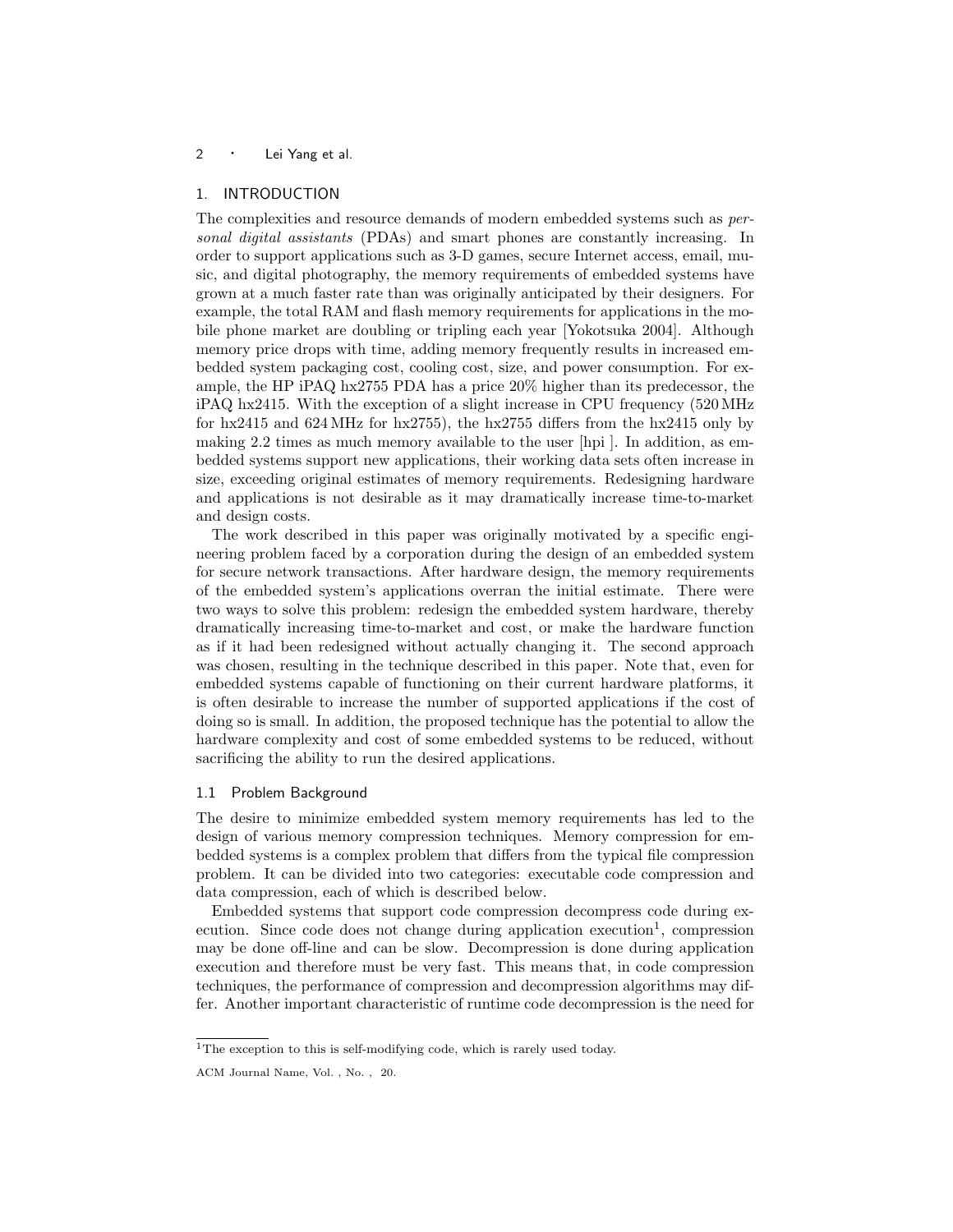random access during decompression: code does not execute in a sequential manner. Most code compression techniques are hardware-based, i.e., they are implemented with, and rely on, special-purpose hardware.

Although code compression was shown to be useful in reducing embedded system memory requirements, in many embedded systems it is more important to compress working data sets. The code segment is often small and can be stored in flash memory. Therefore code can execute in place (XIP), i.e., execute directly from flash memory without being copied to RAM. As a result, in many modern embedded systems, e.g., PDAs and smart phones, the majority of RAM is used for storing data, not code.

While code compression techniques are mostly hardware-based solutions, data set compression techniques are usually operating system (OS) based. Data compression presents more design challenges than code compression. In addition to the random access requirement of code compression, data must be written back to memory. Some algorithms that are suitable for code compression, i.e., those that allow slow compression but provide fast decompression, are inappropriate for data compression. In addition, allocation of compressed pages must be carefully managed to minimize memory, time, and energy use. Furthermore, locating a compressed page of data in memory must be fast to ensure good performance.

There are also techniques that compress main memory with a mix of both data and code. For example, a hardware compression/decompression unit can be inserted between the cache and main memory. Data in main memory are all stored in compressed format, while data in the cache are not compressed.

In summary, despite the existence of data set compression techniques in the literature, few, if any, have seen use in commercial products; practical memory compression still faces a number of problems, e.g., smart selection of pages to compress, careful scheduling of compression and decompression to minimize performance and power impact, elegantly dealing with the memory fragmentation problem introduced by compression, and avoiding the addition of special-purpose hardware, etc.

# 1.2 Technique Overview

We propose a software-based RAM compression technique, named CRAMES (Compressed RAM for Embedded Systems), that increases effective memory capacity without requiring designers to add physical memory. RAM compression for embedded systems is a complex problem that raises several questions. Can a RAM compression technique allow existing applications to execute without performance and energy consumption penalties? Can new applications with working data sets that were originally too large for physical memory be automatically made to execute smoothly? What compression algorithm should be used, and when should compression and decompression be performed? How should the compressed RAM area be managed to minimize memory overhead? How should one evaluate RAM compression techniques for use in embedded systems?

This paper answers these questions and evaluates the soundness of CRAMES. To minimize performance and energy consumption impact, CRAMES takes advantage of the OS virtual memory swapping mechanism to decide which data pages to compress and when to compress them. Multiple compression techniques and memory allocation methods were experimentally evaluated; the most promising ones were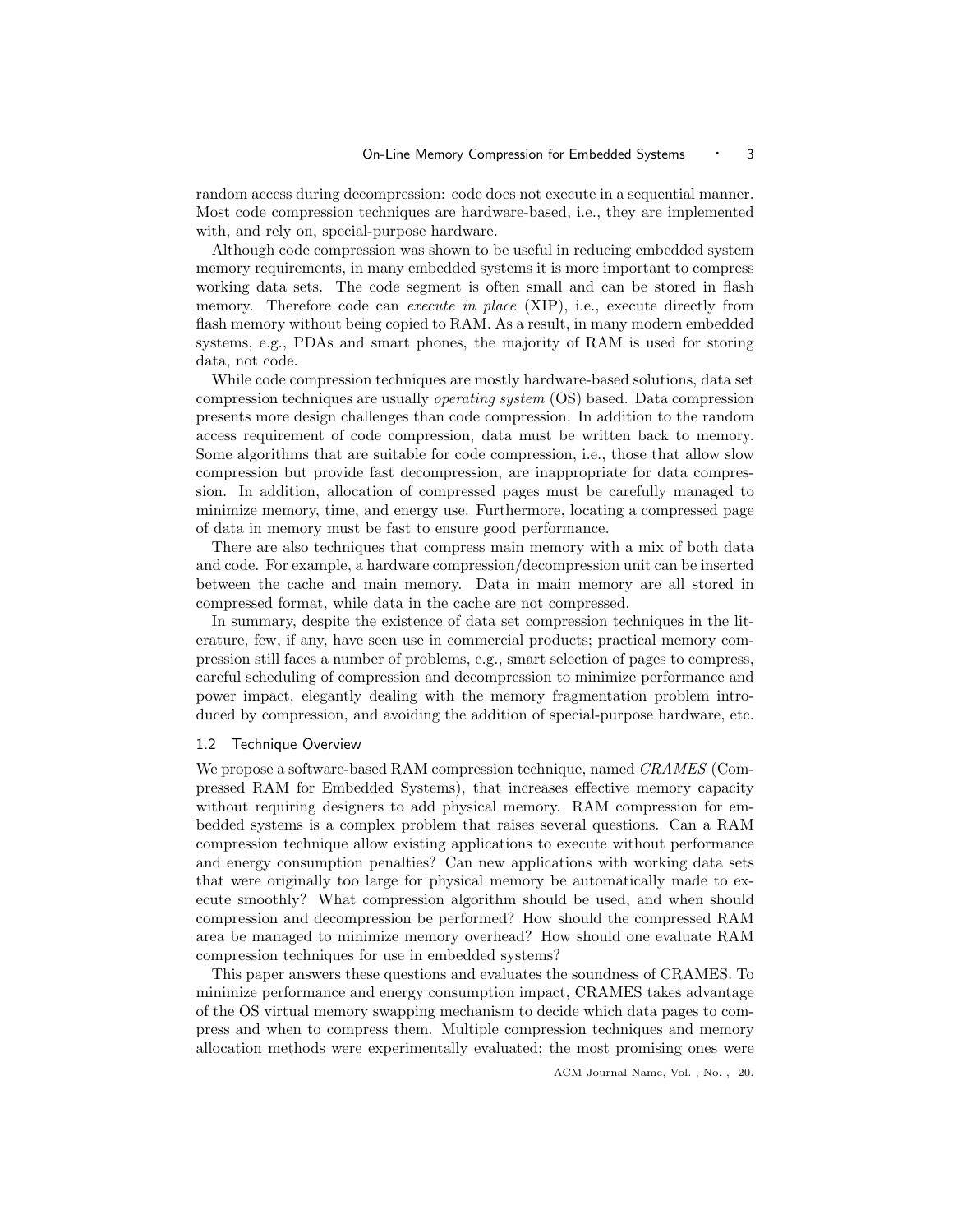selected. CRAMES dynamically adjusts the size of the compressed area during operation based on the amount of memory required, so that applications capable of running without memory compression do not suffer performance or energy consumption penalties as a result of its use. In addition to data set compression, CRAMES is also effective for in-RAM filesystem compression, thereby further expanding system RAM.

CRAMES has been implemented as a loadable Linux kernel module for maximum portability and modularity. Note that the technique can easily be ported to other modern OSs. The module was evaluated on a battery-powered PDA running an embedded version of Linux called Embedix [emb ]. This embedded system's architecture is similar to that of modern mobile phones. CRAMES requires the presence of an MMU. However, no other special-purpose hardware is required. MMUs are becoming increasingly common in high-end embedded systems. We evaluate our technique using well-known batch benchmarks as well as interactive applications with *graphical user interfaces* (GUIs). A PDA user input monitoring and playback system was designed to support the creation of reproducible interactive GUI benchmarks. Our results show that CRAMES is capable of dramatically increasing memory capacity with small performance and power consumption costs.

# 1.3 Paper Organization

The rest of this paper is organized as follows. Section 2 summarizes related techniques and their contributions. Section 3 describes the proposed memory compression technique and elaborates on the tradeoffs involved in the design of CRAMES. This section also proposes important design principles for software-based RAM compression techniques. Section 4 discusses the implementation of CRAMES as a Linux kernel module. Section 5 presents the experimental set-up, describes the workloads, and presents the experimental results in detail. Finally, Section 6 concludes the paper.

## 2. RELATED WORK

This section discusses related work in the memory and filesystem compression domain. Recent memory compression research has focused on two topics: code compression and data compression. Code compression techniques are often hardwarebased, with the goal of reducing system memory requirements. In contrast, data compression techniques are often software-based, targeting at improving system performance by reducing disk I/O. There are also hardware-based techniques that compress both code and data to reduce RAM requirements. In addition, filesystem compression is another area of interest that exhibits similar problems to the ones addressed in this paper. The primary goal of filesystem compression is to save disk space and furthermore, to reduce disk I/O by transferring compressed data.

# 2.1 Compress Both Code and Data

IBM MXT [Tremaine et al. 2001] is a technique for hardware-based main memory compression. In this technique, a large, low-latency, shared cache sits between the processor bus and a content-compressed main memory. A hardware compression unit is inserted between the cache and main memory. The authors reported a typical main memory compression ratio between 16.7% and 50%, as measured in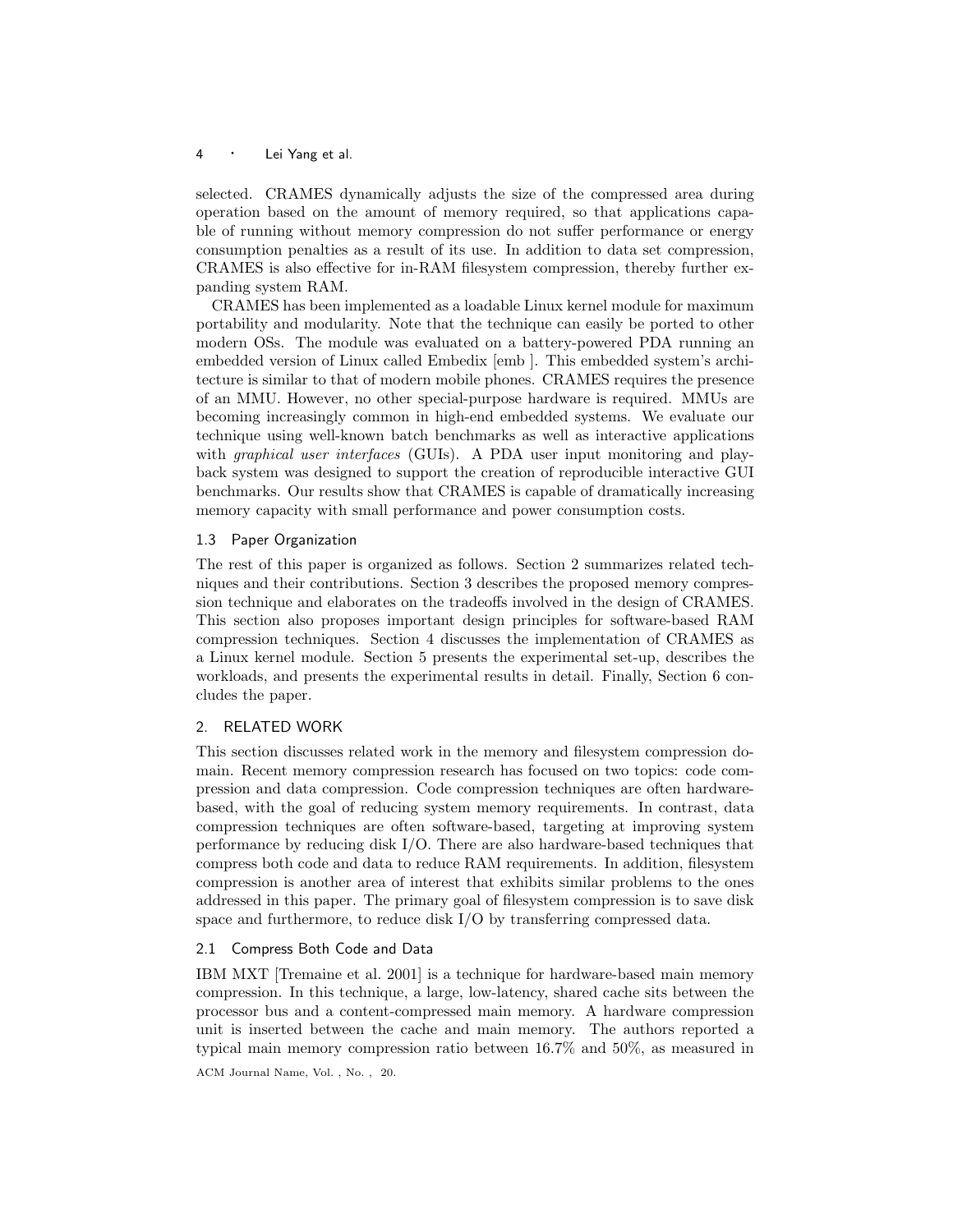real-world system applications. Compression ratio is defined as compressed memory size divided by original memory size. This compression ratio is consistent with that achieved by CRAMES.

Benini and Bruni [Benini et al. 2002] also proposed to insert a hardware compression/decompression unit between the cache and RAM, so that data in RAM are all stored in compressed format, while data in the cache are not compressed. Kjelso, Gooch, and Jones [Kjelso et al. 1996] proposed a hardware-based compression scheme designed for in-memory data. Their X-match algorithm, which uses a small dictionary of recently-used words, is designed for hardware implementation. The above approaches may reduce embedded system RAM requirements and power consumption. However, they require changes to the underlying hardware and thus cannot be easily incorporated into existing processors and embedded systems.

#### 2.2 Compress Only Code

Early techniques for reducing the memory requirements of embedded systems were mostly hardware-based, i.e., they were implemented with, and relied on, specialpurpose hardware. Code compression techniques [Lekatsas et al. 2000; Xu et al. 2004; Bell et al. 1990; Shaw et al. 2003] store instructions in compressed format and decompress them during execution. In these techniques, compression is usually done off-line and can be slow, while decompression is done during execution by special hardware and must be very fast. Other techniques focus on modifying the instruction set, which led to the design of denser instruction sets geared for the embedded market, e.g., the Thumb architecture [thu 1995].

## 2.3 Compress Only Data

Most previous work on software-based on-line data compression falls into two categories: compressed caching and swap compression. The main goal of compressed caching and swap compression is to improve system performance. These techniques target general-purpose systems with hard disks.

2.3.1 Compressed Caching. Compressed caching [Douglis 1993; Russinovich and Cogswell 1996; Wilson et al. 1999; com ] was proposed by a number of researchers to solve the data memory compression problem. The objective is to improve system performance by reducing the number of page faults that must be serviced by hard disks, which have much longer access times than RAM. Early work by Douglis [Douglis 1993] proposed a software-based compressed cache, which uses part of the memory to store data in LZRW1 compressed format. A study on compressed caching by Kjelso, Gooch, and Jones [Kjelso et al. 1999] used simulations to demonstrate the efficacy of compressed caching. They addressed the problem of memory management for variable-size compressed pages. Their experiments also used the LZRW1 compression algorithm. Furthermore, Russinovich and Cogswell [Russinovich and Cogswell 1996] presented a thorough analysis of the compression algorithms used in compressed caching. Wilson, Kaplan, and Smaragdakis [Wilson et al. 1999] also used simulations to prove a consistent benefit from the use of compressed virtual memory. In addition, they proposed a new compression algorithm suited to compressing in-memory data representations.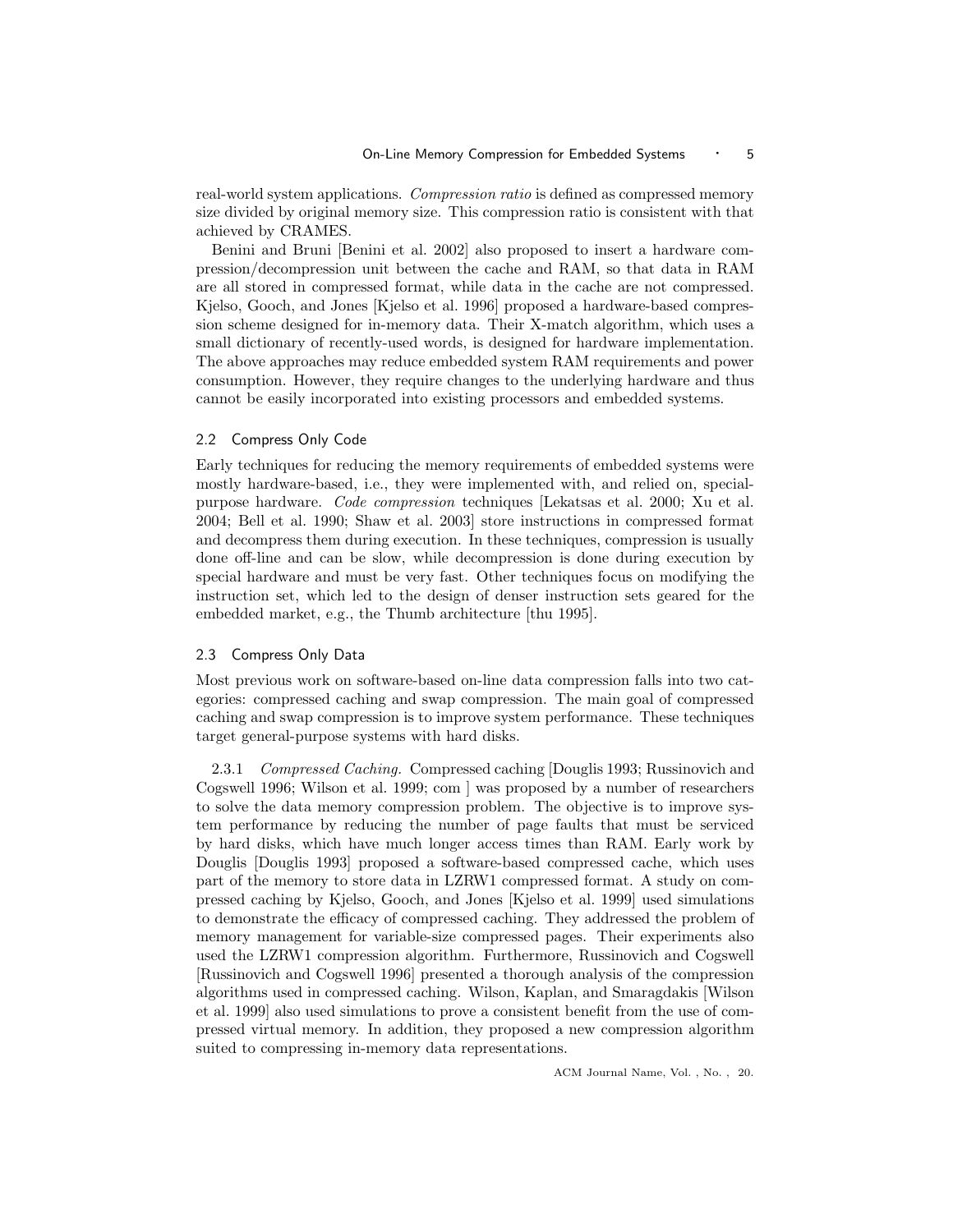2.3.2 Swap Compression. Swap Compression [Rizzo 1997; Cortes et al. 2000; Roy et al. 2001; Tuduce and Gross 2005] compresses swapped out pages and stores them in a software cache in RAM. Cortes, Eles, and Peng [Cortes et al. 2000] explored the introduction of a compressed swap cache in Linux for improving swap performance and reducing memory requirements. Their work targeted generalpurpose machines with large hard drives, for which saving space in memory was not a design goal.

Roy and Prvulovic [Roy et al. 2001] proposed a memory compression mechanism for Linux with the goal of improving performance. Again, their approach targets systems with hard disks. They reported speed-ups from 5% to 250% depending on the application. They did not consider the use of this technique in systems that do not contain disks, i.e., most embedded systems.

Rizzo et. al. [Rizzo 1997] proposed a RAM compression algorithm based on Huffman coding. Their approach is useful for disk-less systems; a swap area is introduced in RAM to hold compressed pages. They compared the compression ratio of their algorithm with several well-known algorithms and demonstrated desirable results. However, the compressed  $Swap-on-RAM$  architecture was not implemented in any OS. The impact on memory reduction and power consumption were not evaluated on embedded systems.

#### 2.4 Compressed Filesystems

Compressed filesystems are typically used for reducing disk or RAM disk (i.e., an in-RAM block device that acts as if it were a hard disk) space requirements, and hence are usually off-line and read-only. There has been some work by researchers and the Linux community on introducing compressed filesystems into the Linux kernel.

Cramfs [Cramfs ] is a read-only compressed Linux filesystem. It uses Zlib to compress a file one page at a time and allows random page access. The metadata is not compressed, but is expressed in a condensed form to minimize space requirements. Since Cramfs is read-only, one must first create a compressed disk image with the mkcramfs utility off-line before the filesystem is mounted. Cramfs is currently being used on a variety of embedded systems.

Cloop [Cloop ] is a Linux kernel module that enables compressed loopback [Bovet and Cesati 2002] filesystem support. The module provides a filesystem-independent, transparently decompressed, and read-only block device, i.e., a device that stores and accesses data in fixed-size blocks. A user can mount a compressed filesystem image like a block device. Data is automatically decompressed when the device is addressed. Like Cramfs, users must first create a compressed image and mount it in read-only mode. Cloop uses the Zlib compression algorithm.

CBD [CBD ] is a Linux kernel patch that adds a compressed block device designed to reduce the size of filesystems. CBD is a disk-based read-only compressed block device that is very similar to Cloop. A compressed filesystem image needs to be created off-line. Writes to CBD are locked in the buffer cache of memory and are never sent to the physical device. CBD also uses the Zlib compression algorithm.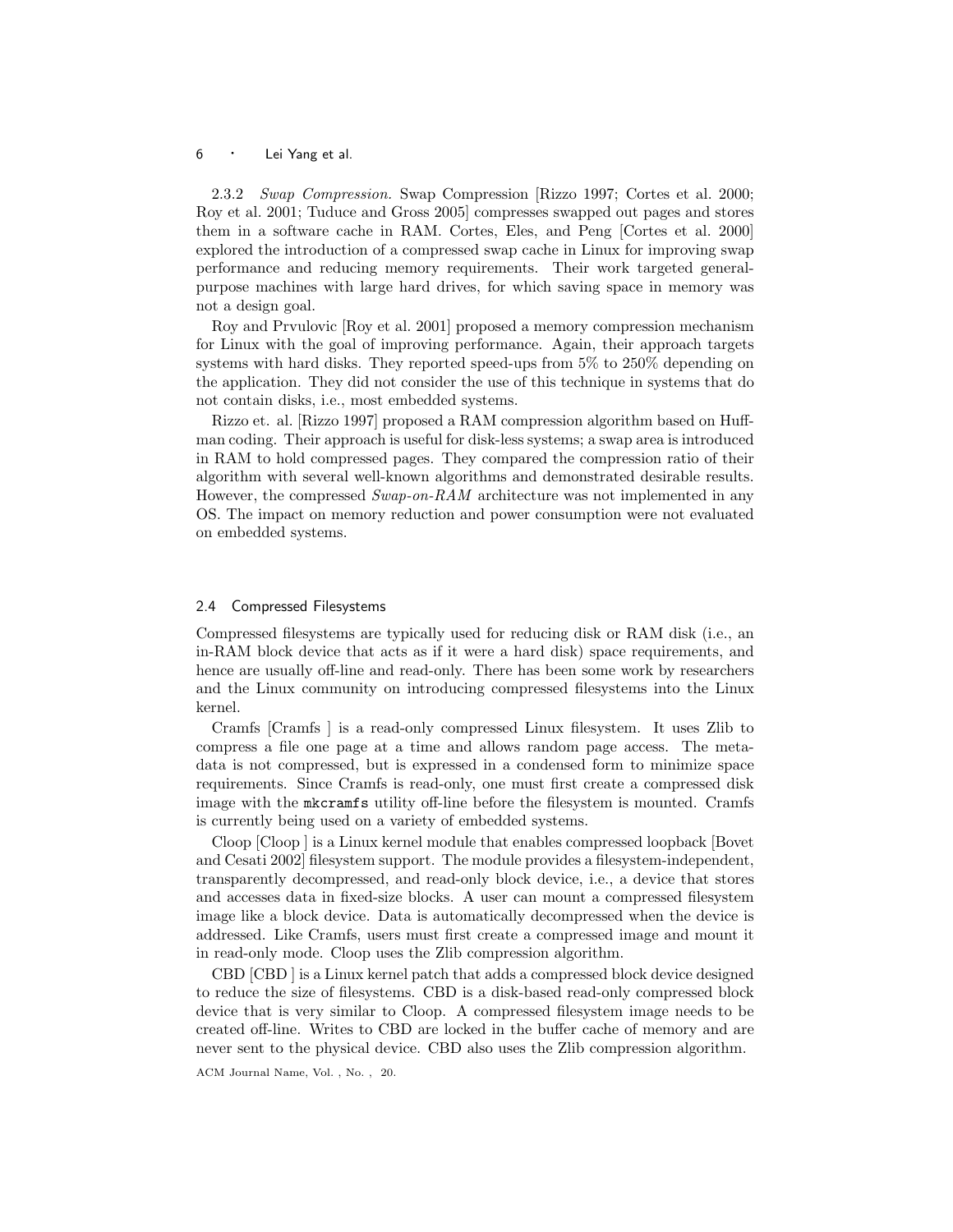#### 2.5 Other Related Work

There exist other software-based memory compression techniques that cannot easily be included in any of the main categories listed above. RAM Doubler  $\lceil \text{ram} \rceil$  is a technique that expands the memory available to Mac OS via three methods. First, it attempts to locate small chunks of RAM that applications are not actively using and makes that memory available to other applications. Second, RAM Doubler attempts to locate and compress pages that are not likely to be accessed in the near future. Finally, if the first two attempts fail, the system swaps rarely-accessed data to disk. Although RAM Doubler allows more applications to run simultaneously, applications with memory footprints that exceed physical memory still cannot run. In contrast, CRAMES uses compression to increase available memory, allowing applications to run to completion when their memory requirements exceed the physical memory.

Heap compression for memory-constrained Java environments [Chen et al. 2003] enables the execution of Java applications using a smaller heap footprint on embedded Java virtual machines (JVMs). This work introduced a new garbage collector, the Mark-Compact-Compress collector (MCC), that compresses objects when heap compaction is not sufficient for creating space for the current allocation request. This technique is useful for reducing the size of the heap segment of an embedded Java application. However, the stack segment is not compressed. CRAMES is able to compress the application stack segment as well as the heap segment, allowing it to further increase available RAM. More importantly, CRAMES works with applications implemented in any programming language. For example, if activated on a system running a Java interpreter, the interpreter and application data will automatically be compressed.

## 2.6 Summary and CRAMES Contributions

In summary, despite the existence of memory compression schemes, few have seen use in commercial embedded systems for one or more of the following reasons: (1) they assume off-line compression and thus can not handle dynamic data memory, (2) they require redesign of the target embedded system and the addition of specialpurpose hardware, or (3) their performance and energy consumption impacts have not been considered, or are unacceptable, for typical disk-less embedded systems.

CRAMES makes the following main contributions: (1) unlike previous work, it handles both on-line data memory compression and in-RAM filesystem compression; (2) it requires no special hardware and thereby requires no system redesign; (3) it requires no change to applications; (4) the compression algorithm and memory allocation method are carefully selected to minimize performance and energy consumption overheads; and (5) CRAMES targets disk-less embedded systems. CRAMES is portable and can be used on a variety of platforms. Moreover, the technique is general enough to permit its use with any modern OS supporting virtual memory. CRAMES dramatically increases the available RAM to embedded systems at small performance and power consumption costs (please refer to Section 5).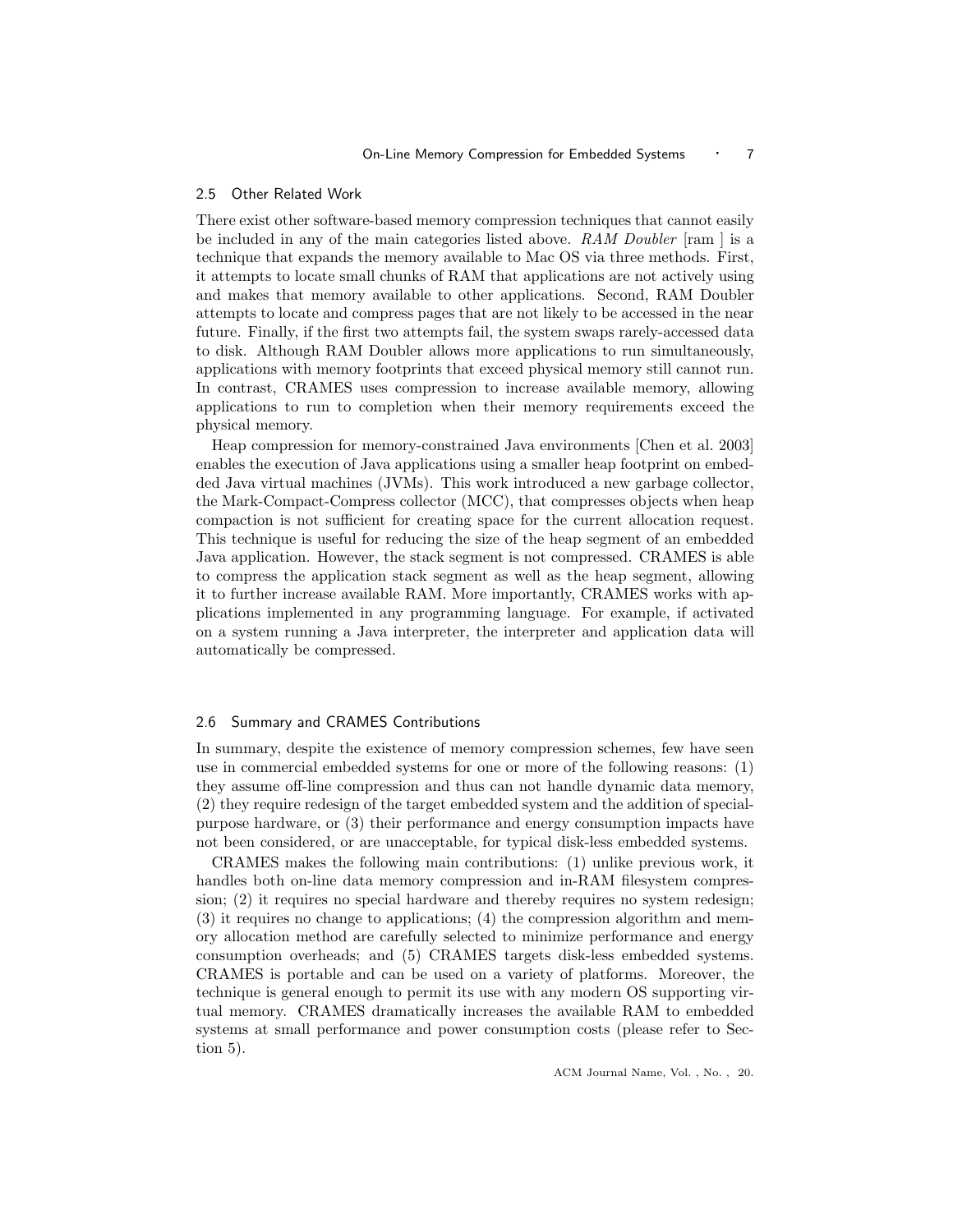## 3. CRAMES DESIGN

This section describes the CRAMES architecture. CRAMES divides the RAM of an embedded system into two portions: one containing compressed data pages and the other containing uncompressed data pages as well as code pages. We call the second area the main memory working area. Consider a disk-less embedded system in which the memory usage of one memory-intensive process (or several such processes) increases dramatically and exceeds system RAM. If no memory compression mechanism is used, the process may not proceed; there is no hard disk to which it may swap out pages to provide more RAM. However, with CRAMES, the kernel may compress and move some of the pages within the main memory working area to the compressed area so that the process may continue running. When data in a compressed page is later required by a process, the kernel will quickly locate that page, decompress it, and copy it back to the main memory working area, allowing the process to continue executing. With CRAMES, applications that would normally be unable to run to completion correctly operate on an embedded system with limited RAM.

## 3.1 Design Principles

The goal of CRAMES is to significantly increase available memory with minimal performance and energy penalties, and without requiring additional hardware. We follow these principles to achieve this goal:

1. Carefully select and schedule pages for compression. This is essential to guarantee correct operation. The selected pages must be compressed when the memory usage of active processes exceeds the main memory working area. One may view the uncompressed memory area as a cache for the compressed memory area. Therefore, frequently accessed pages should be placed in the uncompressed area rather than the compressed area to minimize access time. Compression and decompression must be carefully scheduled to avoid application termination due to memory exhaustion, which may happen when the amount of free memory falls below a predefined threshold or when a memory request cannot be satisfied.

2. Use a performance and energy efficient compression algorithm with low compression ratio and memory overhead. Compression ratio gives a measure of the compression achieved by a compression algorithm on a page of data. It is defined as compressed page size divided by original page size. Therefore, a low compression ratio indicates better performance than a high one. Using a high-quality compression algorithm is crucial to ensure that CRAMES can dramatically increase the amount of perceived memory with small performance and energy consumption penalties. Compressing/decompressing pages and moving them between the uncompressed memory and compressed memory consumes time and energy. The compression algorithm used in an embedded system must have excellent performance and low energy consumption. The algorithm must provide a low compression ratio, with small working memory requirements, to substantially increase the amount of usable memory, thereby enabling new applications to run or allowing the amount of physical memory in the embedded system to be reduced while preserving functionality. However, trade-offs exist between compression speed and compression ratio. As shown in Section 3.2.2, slower compression algorithms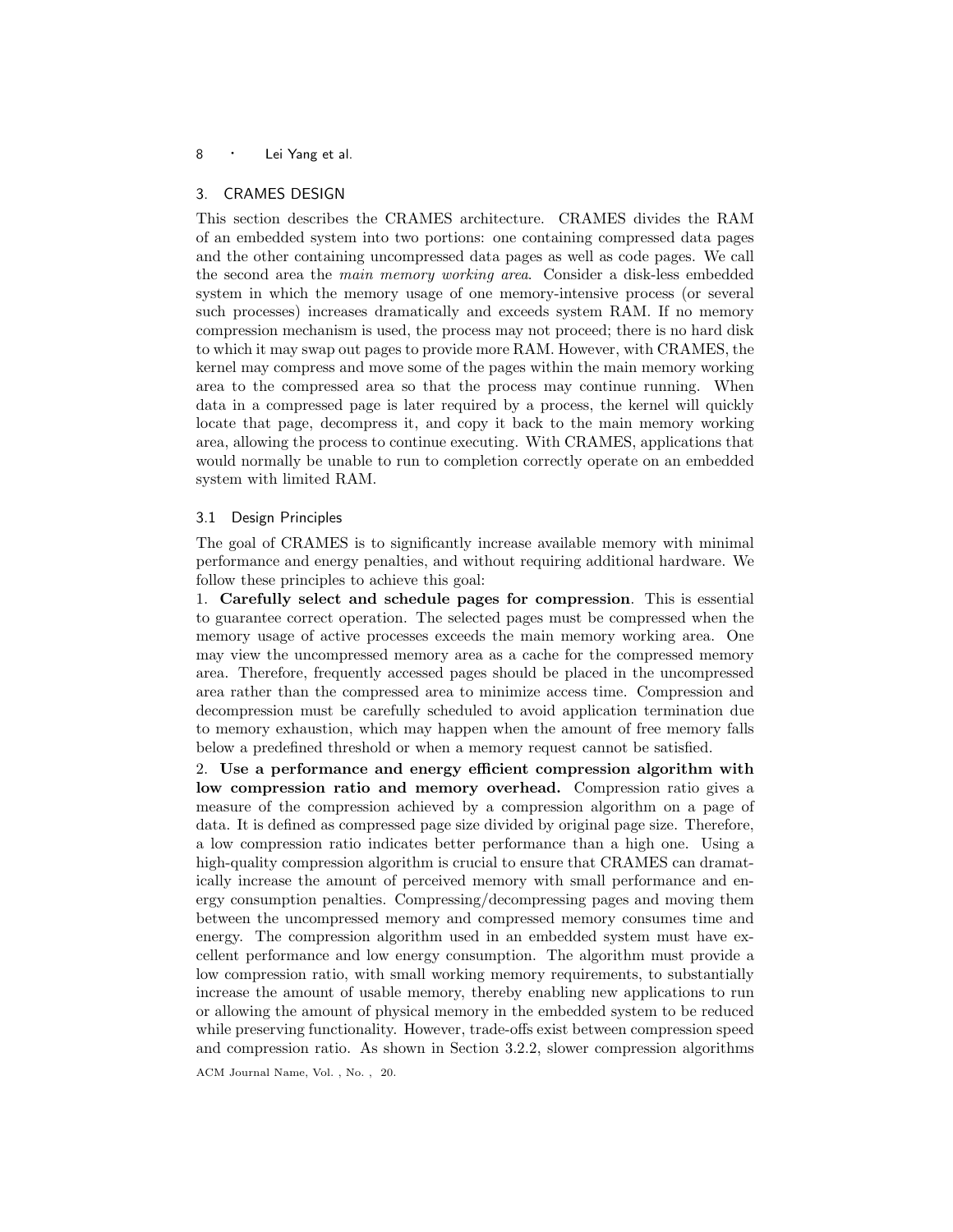usually have better compression ratios, while faster compression algorithms have poorer compression ratios. In addition, algorithms with lower compression ratio have shorter latencies to move pages to the compressed area due to their smaller sizes.

3. Organize the compressed area in non-uniform-size slots. Since sizes of compressed pages vary widely, efficiently distributing and locating data in the compressed memory area is challenging. Even if memory is generally organized into identically-sized pages, the compressed area may not be organized into uniformsize slots because the sizes of compressed pages vary widely. Thus, compression transforms the easy problem of finding a free page in an array of uniform-size pages into the hard problem of finding an arbitrary-size range of free bytes in an array of bytes. This problem is closely related, but not identical, to the classical memory allocation problem. The compressed memory manager must be fast and high quality, i.e., it must minimize waste resulting from fragmentation.

4. Dynamically adjust the size of the compressed area. The compressed area must be large enough to provide applications with additional memory, when necessary. However, it should stay out of the way when the applications do not require additional memory to avoid performance and energy consumption penalties. This can be achieved by using a compressed memory area just barely large enough to execute the currently running applications. In other words, the compressed area should dynamically change its size based on the amount of memory required by the currently executing applications.

5. Minimize the memory overhead. Additional space in memory is required to index and tag the compressed pages, allowing them to be located in the future. Moreover, compressed data pages may vary in size and cut memory into chunks with different sizes. The classic memory allocation internal fragmentation problem is potentially relevant. CRAMES must try to minimize the memory overhead of compression, fragmentation, and indexing compressed pages to ensure an improvement in physical memory capacity.

#### 3.2 Design Overview

This section provides an overview of CRAMES. Three components are closely related: OS virtual memory swapping, block-based data compression, and kernel memory allocation. After giving a brief overview of these components, we describe the design of CRAMES in accordance with the design principles described in Section 3.1.

3.2.1 CRAMES and Virtual Memory Swapping . When a system with virtual memory support is low on memory (either when the amount of free memory falls below a predefined threshold or when a memory request cannot be satisfied), the least recently used data pages are swapped out from memory to, conventionally, a hard disk. Swapping allows applications, or sets of applications, to execute even when the size of RAM is not sufficient. CRAMES takes advantage of swapping to decide which pages to compress and when to perform compression and decompression; the compressed pages are then swapped out to a special compressed RAM device. Figure 1 illustrates the logical structure of the swapping mechanism on the compressed RAM device. RAM is divided into two parts: the uncompressed area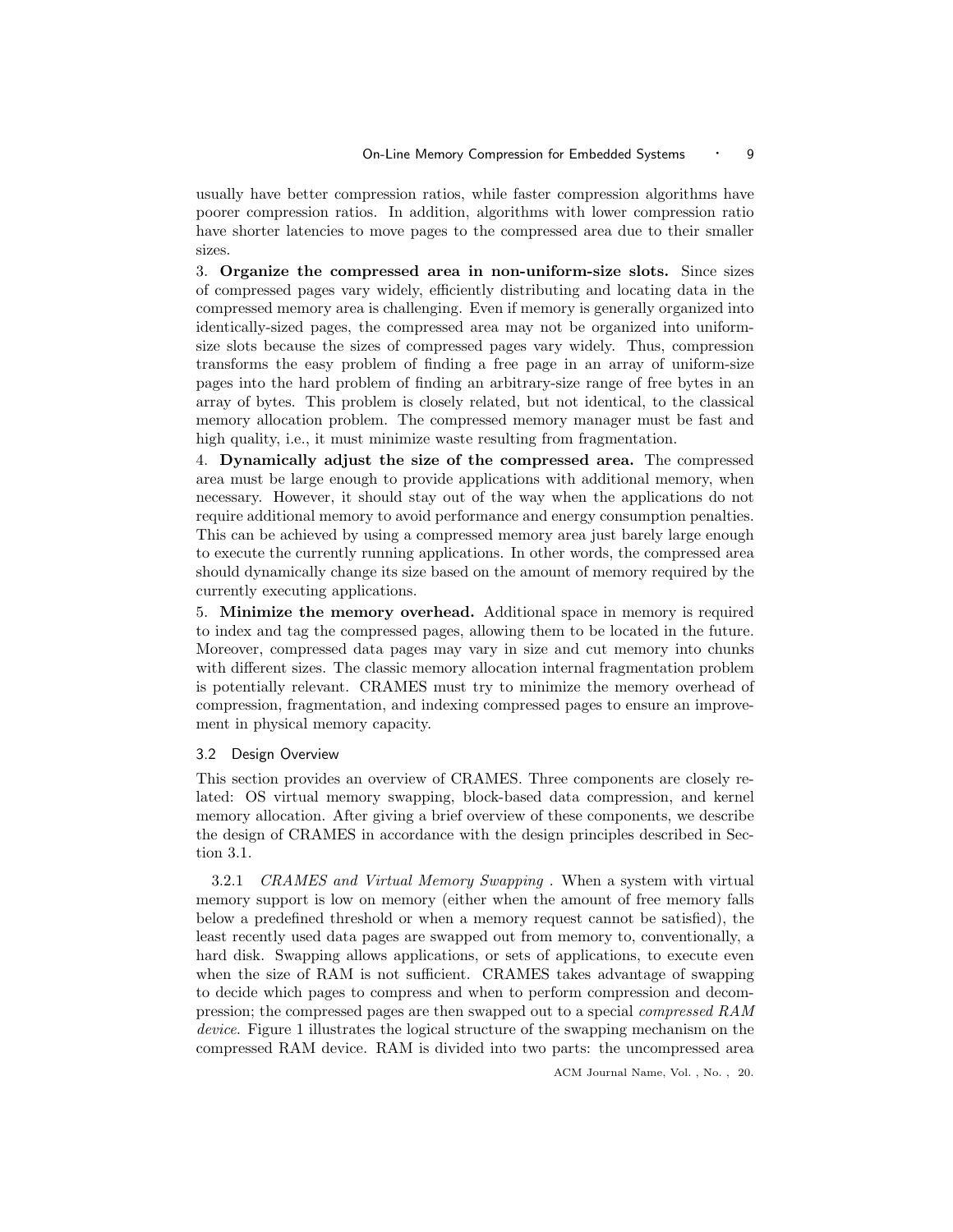(white) and the compressed swap area (grey). Neither part is contiguous, i.e., each consists of a set of non-uniform size chunks. The uncompressed areas swap out compressed pages to the compressed swap areas, which are linked together.

The compressed RAM device should vary its memory usage over time according to memory requirements. Unlike conventional swap devices, which are typically implemented as disk partitions or files within a filesystem on a hard disk, the compressed RAM device is not a contiguous region with fixed size; instead, it is a linked list of compressed RAM areas (as shown in Figure 1). Whenever the compressed RAM device is not large enough to handle a new write request, it requests more memory from the kernel. If successful, the newly allocated chunk of memory is linked to the list of existing compressed swap areas; otherwise, the combined data set of active processes is too large even after compression, making it necessary for the kernel to kill one or more of the processes. Recall that a request to swap out a page is generated when physical memory has been nearly exhausted. If attempts to reserve a portion of system memory for the compressed memory device were deferred until this time, there would be no guarantee of receiving the requested memory. Therefore, the compressed swap device starts with a small, predefined size but expands and contracts dynamically.



Fig. 1. Logical structure of the swapping mechanism on compressed RAM device. The two big boxes represent the same physical memory region.

Since a copy of a program's text segment is kept in its executable file, a text page need not be copied to the swap area or written back to the executable file because it may not be modified. Therefore, swapping is not useful for compressing code pages. It would potentially be beneficial to compress executable files that are stored in flash memory or electrically programmable read-only memory (ROM) filesystem by (partially) copying them to RAM on execution. However, this can ACM Journal Name, Vol. , No. , 20.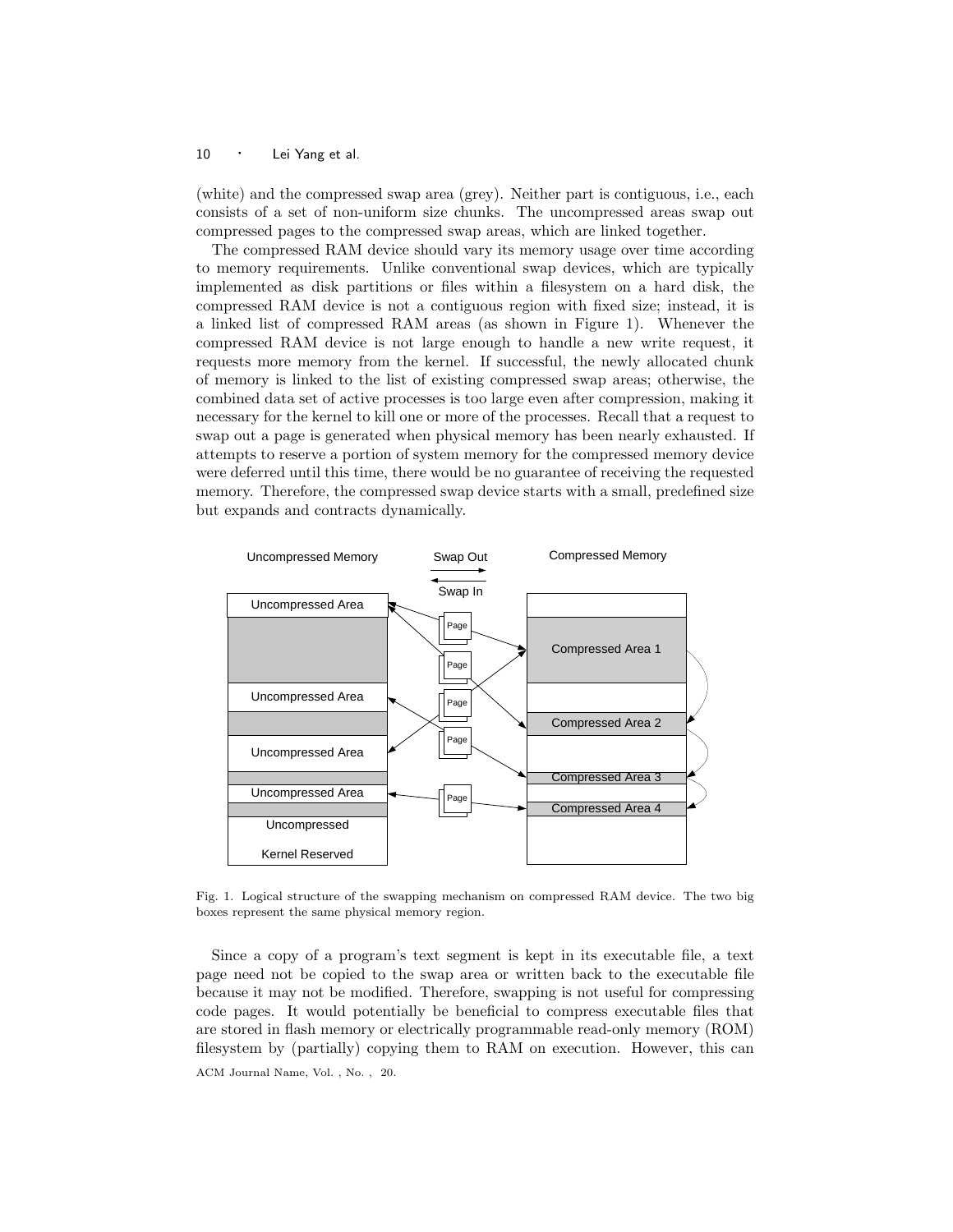| Application | Algorithm                 | Characteristics                           |  |  |  |  |
|-------------|---------------------------|-------------------------------------------|--|--|--|--|
|             |                           | Compression ratios within 10\% of         |  |  |  |  |
| bzip2       | Burrows-Wheeler Transform | the state-of-the-art algorithms;          |  |  |  |  |
|             |                           | relatively slow compression;              |  |  |  |  |
|             |                           | decompression is faster than compression. |  |  |  |  |
| zlib        | $LZ$ -family              | Fast compression/decompression;           |  |  |  |  |
|             |                           | good compression ratio.                   |  |  |  |  |
| LZRW1-A     |                           | Very fast compression/decompression;      |  |  |  |  |
|             | $LZ$ -family              | good compression ratio;                   |  |  |  |  |
|             |                           | very low working memory requirement.      |  |  |  |  |
|             |                           | Very fast compression;                    |  |  |  |  |
| LZO.        | $LZ$ -family              | extremely fast decompression;             |  |  |  |  |
|             |                           | favors speed over compressibility;        |  |  |  |  |
|             |                           | low working memory requirement.           |  |  |  |  |
| <b>RLE</b>  |                           | Very simple, and extremely fast,          |  |  |  |  |
|             | Run-Length Encoding       | poorer compression ratio for most data;   |  |  |  |  |
|             |                           | no working memory requirement.            |  |  |  |  |

Table I. Evaluated compression algorithms

|               | bzi <sub>D</sub> 2 | zlib   | LZO   | LZRW1-A | RLE |
|---------------|--------------------|--------|-------|---------|-----|
| Compression   | 7600 kB            | 256 KB | 64 KB | 16 K B  |     |
| Decompression | 3700 kB            | 44 KB  |       | 16 K B  |     |

Table II. Memory overhead of compression algorithms

be accomplished with existing techniques and tools, e.g., JFFS2 [Woodhouse 2001] with demand paging. These techniques may be used in combination with CRAMES.

3.2.2 CRAMES and Block-based Data Compression . To ensure good performance for CRAMES, appropriate compression algorithms must be identified and/or designed. Fortunately, classical data compression is a mature area; a number of algorithms exist that can effectively compress data blocks, which tend to be small in size, e.g., 4 KB, 8 KB, or 16 KB. This is important for CRAMES because it performs compression at the page level. We evaluated existing data compression algorithms that span a range of compression ratios and execution times: bzip2, zlib (with level 1, 9, and default), LZRW1-A, LZO [lzo ], and RLE (Run Length Encoding).

Figure 2 illustrates the compression ratios and execution times of the evaluated algorithms and Table II gives their memory requirements. For these comparisons, the source file for compression is a 64 MB swap data file from a workstation running SuSE Linux 9.0, which is later divided into uniform-sized blocks to perform blockbased compression. Although bzip2 and zlib have the best compression ratios, their execution times are significantly longer than LZO, LZRW1-A, and RLE. In addition, the memory overheads of bzip2 and zlib are sufficient to starve applications in many embedded systems. Among these candidates, LZO appears to be the best block compression algorithm for dynamic data compression in low-power embedded systems due to its good all-around performance. It has a low compression ratio and low working memory requirements as well as allowing fast compression and fast decompression. Therefore, LZO was chosen as the default compression algorithm in CRAMES.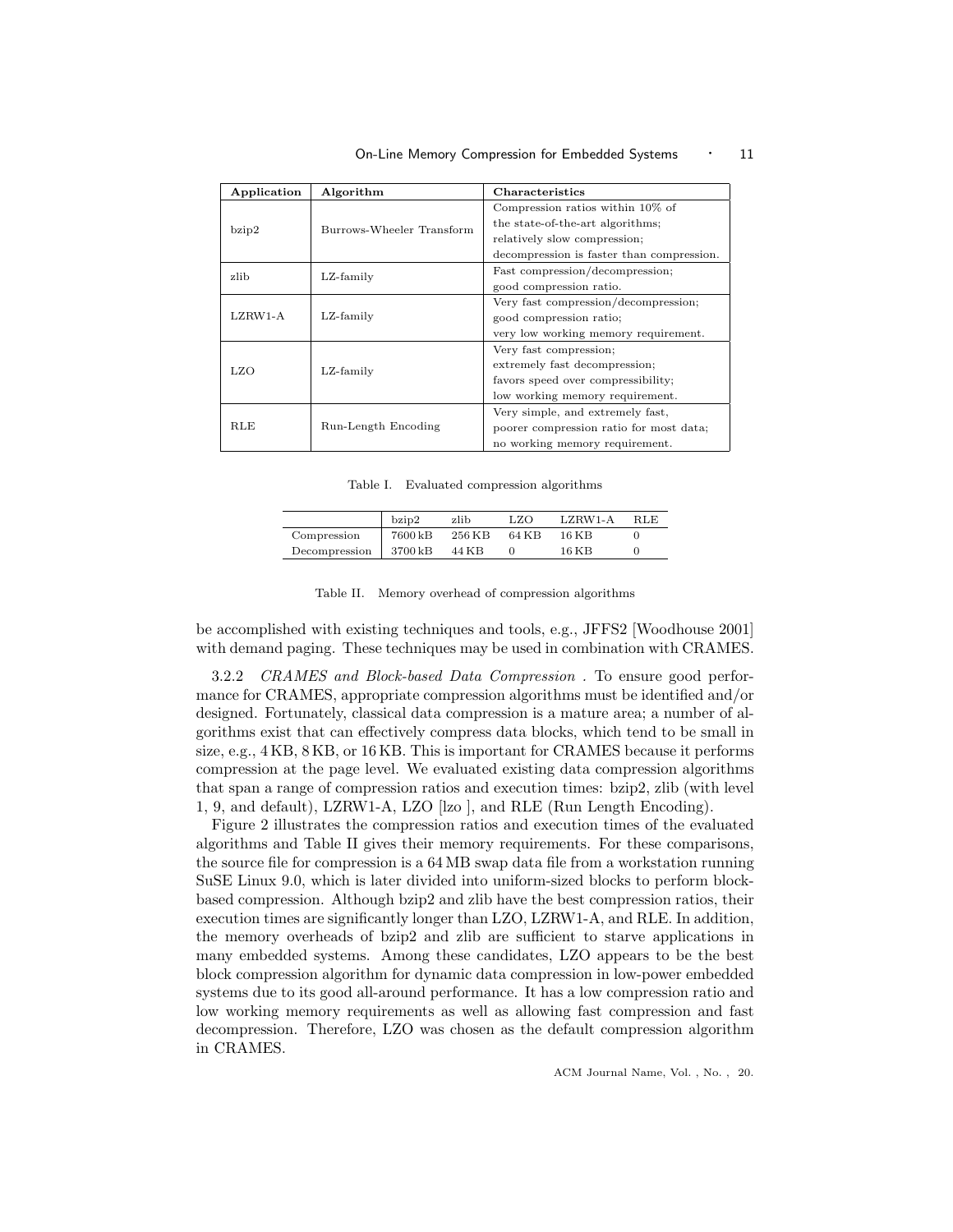

Fig. 2. Comparison of evaluated compression algorithms

3.2.3 CRAMES and Kernel Memory Allocation . In addition to scheduling compression and using an appropriate block compression algorithm, CRAMES must efficiently organize the compressed swap device to enable fast compressed page access and minimal memory waste. More specifically, the following problems must be solved: (1) efficiently allocating or locating a compressed page in the swap device, (2) mapping between the virtual locations of uncompressed pages and actual data locations in the compressed swap device, and (3) maintaining a linked list of free slots in the swap device that are merged when appropriate.

The compressed RAM device memory management problem is related to the kernel memory allocation (KMA) problem. The virtual memory management system must maintain a map from virtual pages to the locations of pages in physical memory, allowing it to satisfy requests for virtually contiguous memory by allocating several physically non-contiguous pages. In addition, the kernel maintains a linked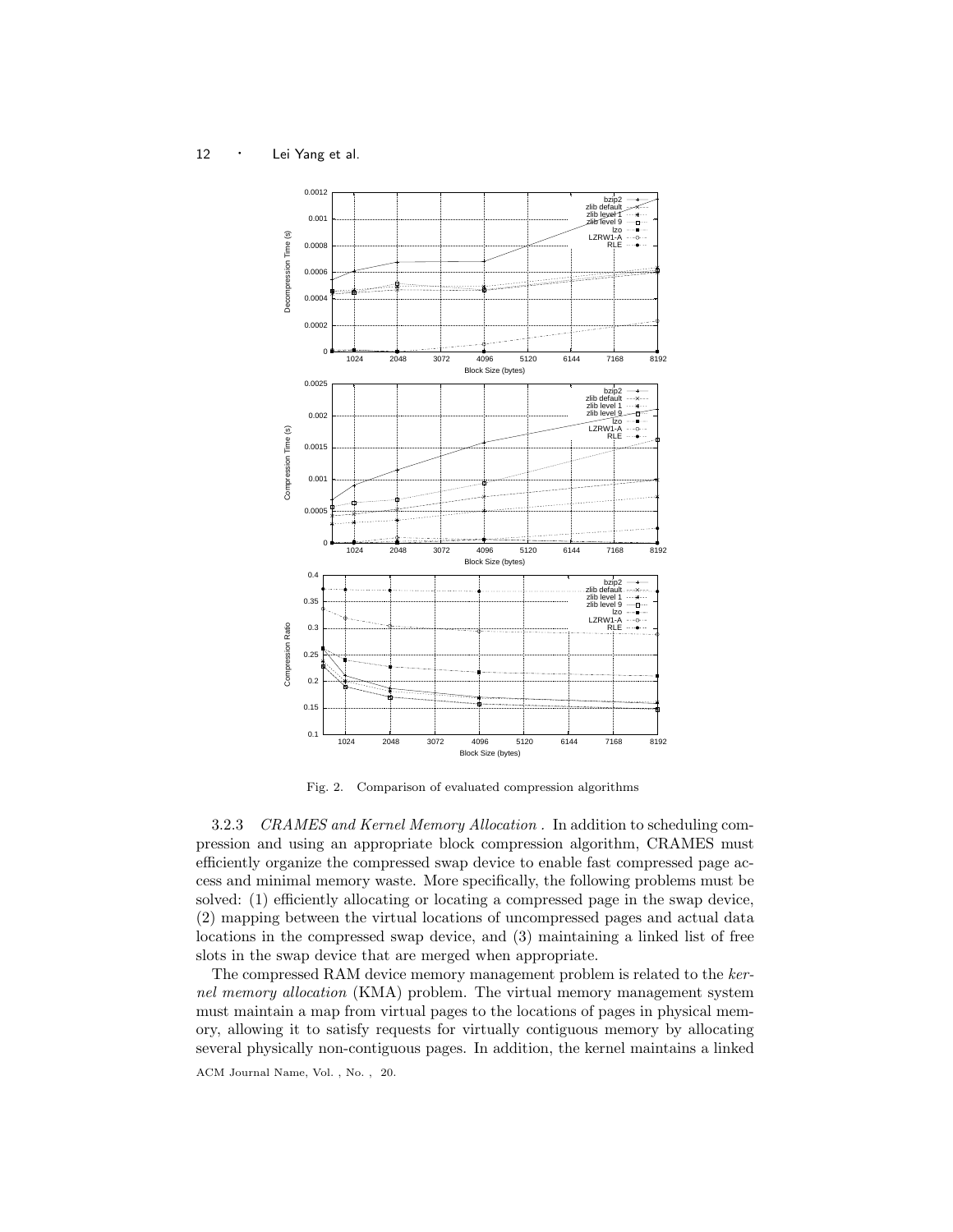

Fig. 3. Memory usage of evaluated memory allocation methods

list of free pages. When a process requires additional pages, the kernel removes them from the free list; when the pages are released, the kernel returns them to the free list.

The CRAMES memory manager builds upon methods used in KMA. In order to identify the most appropriate memory allocation method for the RAM compression problem, the following five memory allocators were implemented and applied to requests generated from the 64 MB swap data file that was used to evaluate compression algorithms: Resource Map Allocator (rm), Simple Power-of-Two Freelists (p2fl), McKusick-Karels Allocator [McKusick and Karels 1988] (mck2), Buddy System [Peterson and Norman 1977] (bud), and Lazy Buddy Algorithm [Lee and Barkley 1989; Barkley and Lee 1989] (lzbud). As observed for block-based compression algorithms, there is a tradeoff between algorithm quality and performance, i.e., techniques with excellent memory utilization achieve it at the cost of allocation speed and energy consumption.

Figure 3 illustrates the impact of chunk size on allocation/free time and total memory usage, including fragmentation and bookkeeping overheads, for each of the five memory allocators. For example, rm-4 KB stands for Resource Map allocator with a chunk size of 4 KB. Recall that the CRAMES memory manager requests memory from the kernel in linked chunks in order to dynamically increase and decrease the size of the compressed memory area. Although Resource Map requires the most time when the chunk size is smaller than 16 KB, its execution time is as good as, if not better than, the other four allocators when the chunk size is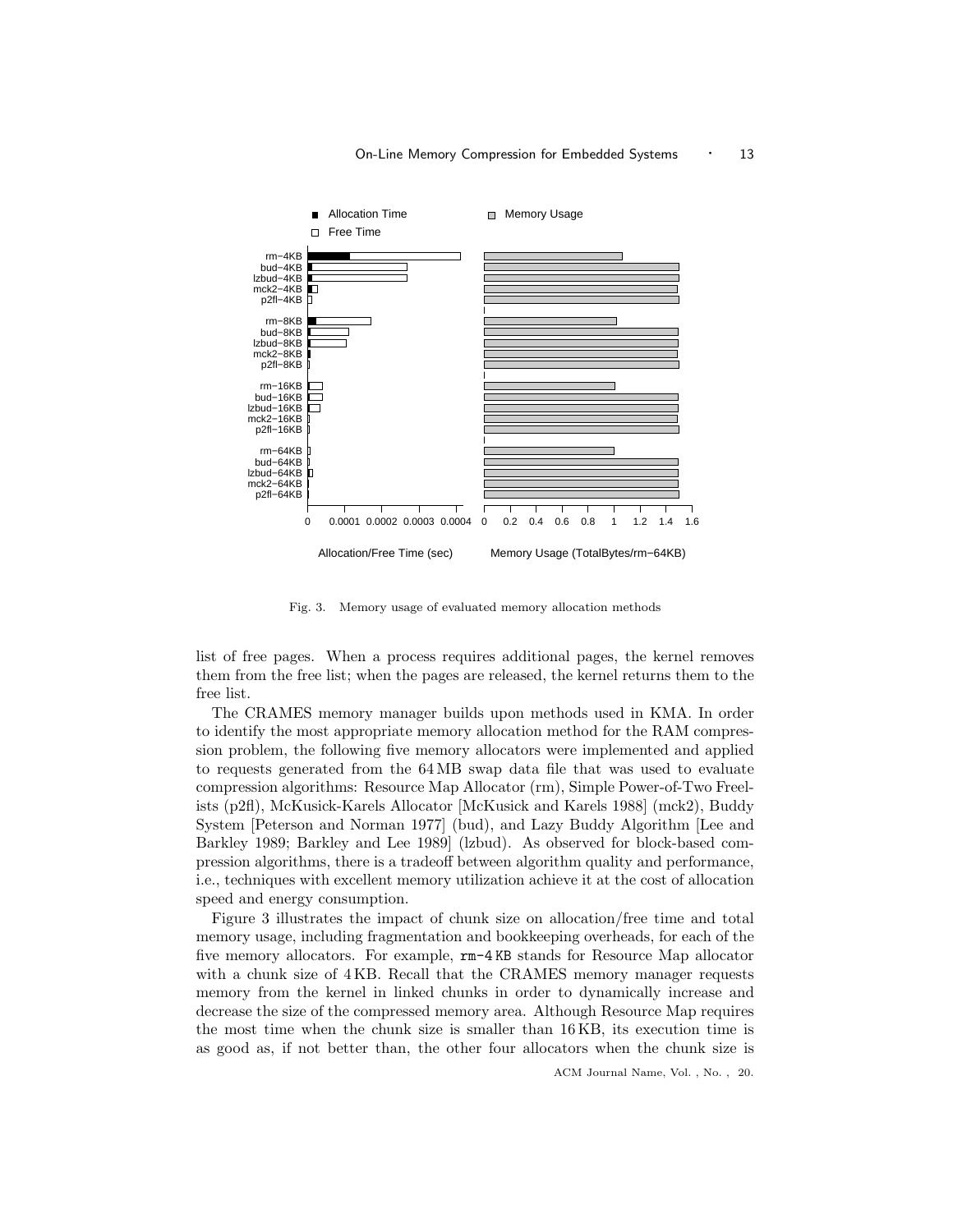larger than 16 KB. In addition, Resource Map always requires the least memory from the kernel. Therefore, Resource Map is a good choice for CRAMES when the chunk size is larger than 16 KB; it is the default memory allocation method. In our experiments described in Section 5, the chunk size is set to be 64 KB. Note that for embedded system memory sizes less than or equal to 16 KB, faster allocators with good memory usage ratios may be considered, e.g., the McKusick-Karels allocator.

During the implementation of CRAMES, we designed a user-space simulator to assist code debugging and performance profiling. Profiling results indicated that compression and decompression are responsible for the main performance penalty in CRAMES. The overhead resulting from Resource Map memory management was no more than 1/10 of that from compression and decompression. In addition, to determine the impact of fragmentation during the evaluation of the Resource Map allocator, we tested CRAMES on a workstation running various applications to trigger swapping. We observed that the fragmented memory in CRAMES is constantly under 5%. We believe that fragmentation is not a problem for CRAMES with the Resource Map allocator. To summarize, although there are many recent advances of modern memory allocators, the performance of Resource Map is adequate for this application and using faster allocators would not improve overall performance of CRAMES.

#### 3.3 Using CRAMES with the Filesystem



#### Total RAM size: 32 MB

Fig. 4. RAM regions in a Sharp Zaurus SL5600

As illustrated in Figure 4, in a typical embedded system (Sharp Zaurus SL-5600 PDA) with 32 MB RAM, only 14 MB of memory are available for user applications and system background processes. A significant portion (50% or 16 MB) of RAM is used to create a battery-backed RAM disk for the filesystem. A RAM disk is a common RAM device without compression. In this paper, the RAM disk is usually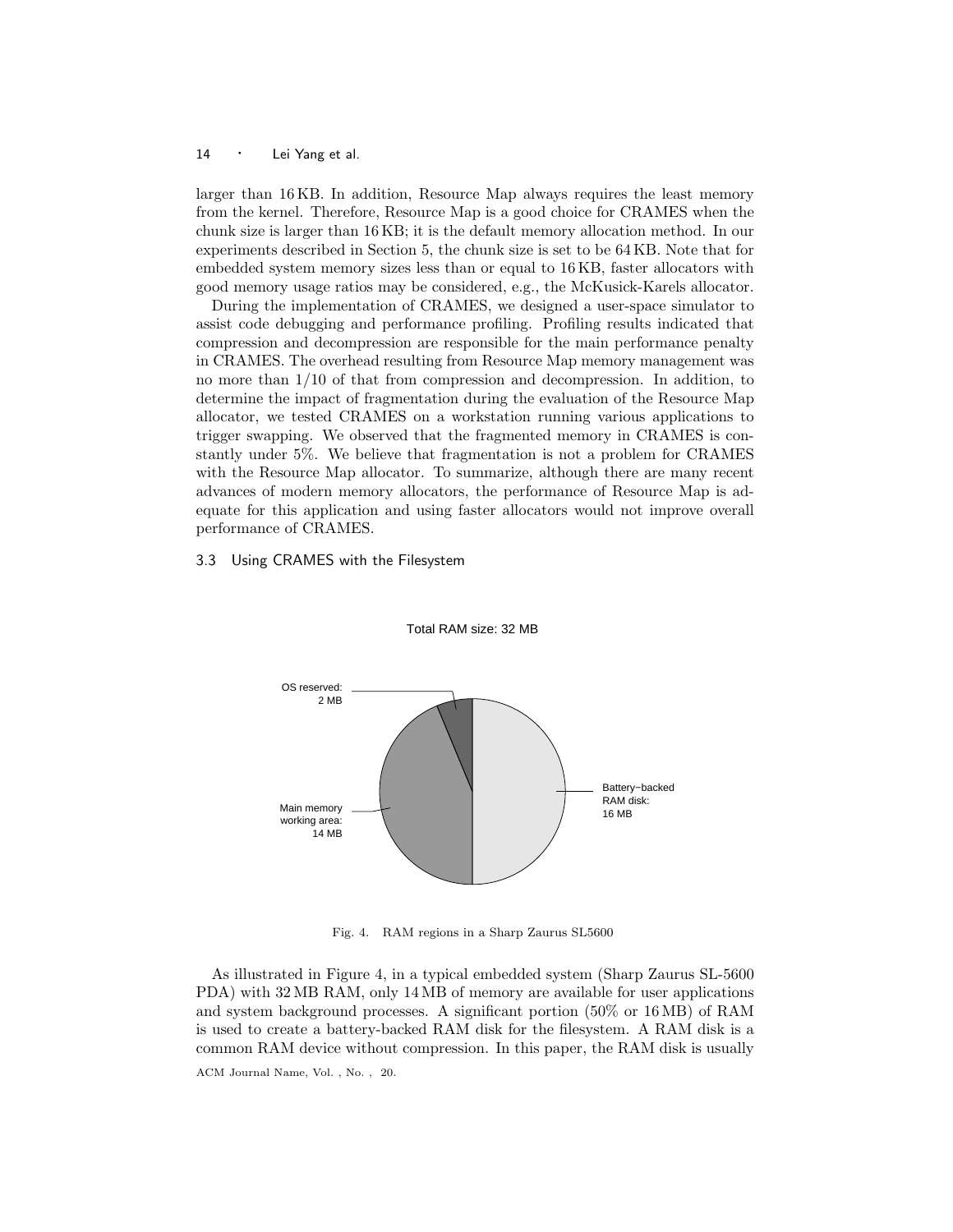referred to as a filesystem holder, while the RAM device is used to indicate a swap device.

Although the design of compressed filesystems has been studied extensively in recent years, no solution exists for readable/writable RAM disks. For example, Cramfs [Cramfs ] is a compressed filesystem targeting embedded systems, but it is read-only. JFFS2 [Woodhouse 2001] is a compressed, readable, and writable filesystem, but it is for use with flash memory rather than RAM disks. Therefore, it is desirable for a memory compression technique to support the compression of RAM disks with filesystems in addition to the compression of data in main memory. Although not designed with filesystem compression as its primary goal, CRAMES supports compressed RAM disks containing arbitrary filesystem types.



Fig. 5. A possible system RAM partition

Figure 5 illustrates a possible new RAM partitioning scheme, using CRAMES on an embedded system with its 32 MB of RAM originally partitioned in approximately the same way as previously described for the Sharp Zaurus SL-5600. The gray areas in the figure correspond to compressed memory and the white areas correspond to uncompressed memory. Darker colored areas have lower compression ratios, i.e., better compression. Without compression, 30 MB of memory are available (2 MB are reserved for the OS kernel). These 30 MB of RAM are divided into two parts: 14 MB of main memory working area and a 16 MB RAM disk for filesystem storage. When CRAMES is used, the 30 MB of RAM is divided into three parts: a 10 MB main memory working area, a 12 MB compressed RAM device for filesystem storage, and an 8 MB compressed RAM device for swapping. Suppose the average memory compression ratio for the swap device is 50%. The maximum capacity this device can provide is  $8 \div 0.5 = 16 \text{ MB}$ . The maximum total memory addressable is therefore  $10 + 16 = 26 \text{ MB}$ . If the average compression ratio for the RAM disk is 60%, the total filesystem storage available for the system is  $12 \div 0.6 = 20 \text{ MB}$ . Thus, the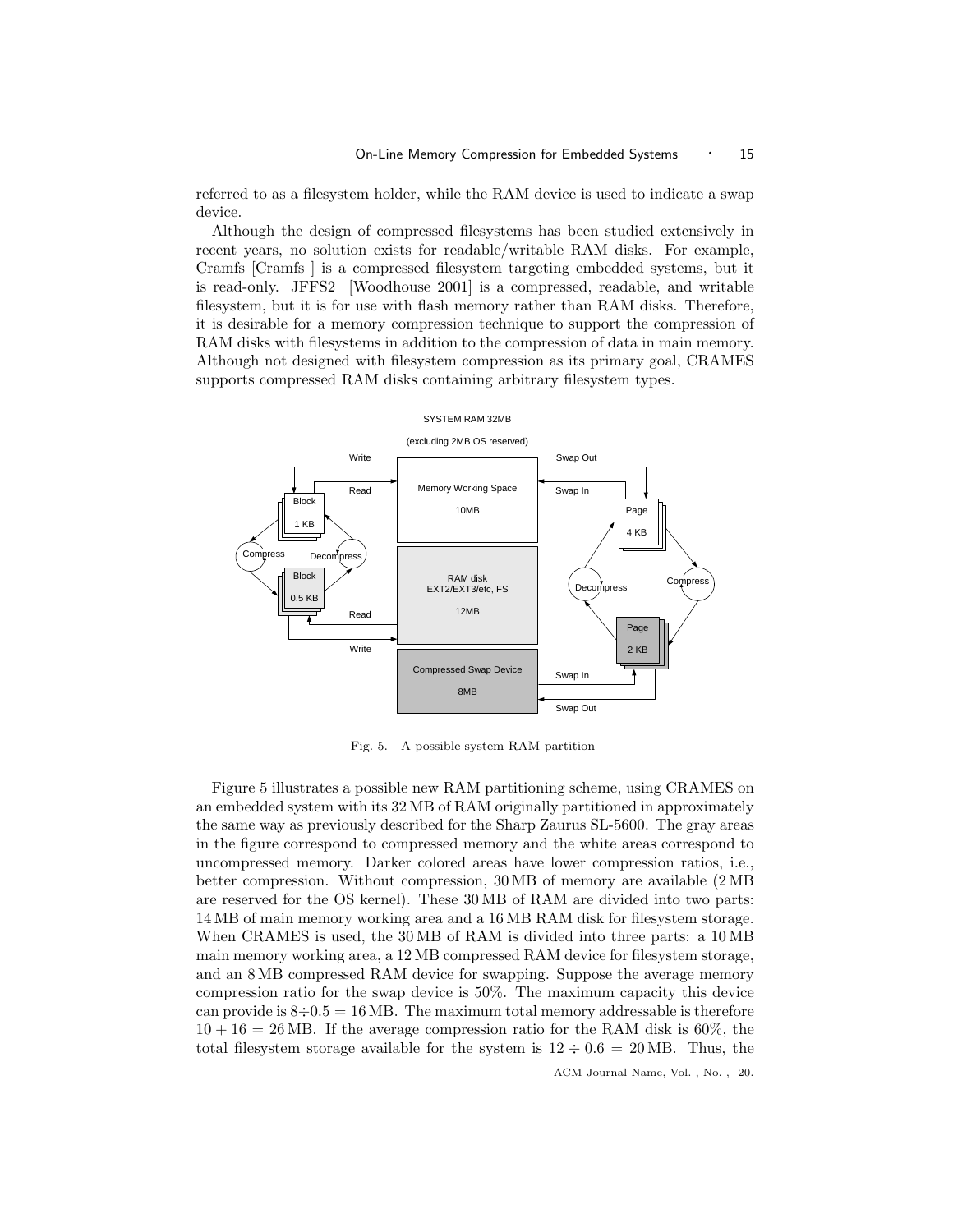

Fig. 6. CRAMES device request handling

maximum RAM capacity of the system is expanded to  $26+20+2=48$  MB with little degradation in performance or power consumption (as shown in Section 5). This example assumes fixed-size compressed RAM devices to simplify the explanation; however, CRAMES supports dynamic, automatic compressed RAM resizing.

# 4. CRAMES IMPLEMENTATION

This section describes implementation details. CRAMES has been implemented and evaluated as a loadable module for the Linux 2.4 kernel. The module is a special block device (i.e., a random access device that stores and retrieves data in blocks) using system RAM. It may serve as both a swap device and a storage area for filesystems. Although the block size for a swap device is 4 KB (the page size in Linux), the block size may vary  $(e.g., 4KB, 16KB, or 64KB)$  when it is used as a filesystem storage area. This section describes the structure of a CRAMES device. It focuses on the use of CRAMES as a swap device.

## 4.1 CRAMES Request Handling

CRAMES is a special block device. A block device must register itself with the kernel to become accessible. During registration, it is necessary to report (1) block size and number of blocks<sup>2</sup>, i.e., capacity, and  $(2)$  a request handling function that the kernel will call when there is a read/write request for this device. CRAMES reports an estimated maximum capacity to the kernel, although its actual memory requirement is usually substantially smaller. It enables on-the-fly data compression and decompression via its request handling procedure, which consists of four steps. For a write request, these steps are (1) compressing a block that is written to the device, (2) allocating memory for a compressed block and placing the compressed block in allocated memory, (3) managing the mapping table, and (4) attempting to merge free slots. For a read request, these steps are (1) locating a compressed block with an index number, (2) decompressing a block that is read from the device, (3) releasing the memory occupied by this compressed block if it contains obsolete data, (4) managing the mapping table if memory is released, and (5) attempting to merge free slots if memory is released. Figure 6 depicts the logical structure of the

 $^2{\rm The}$  kernel sets the block size of a block device to page size (often  $4\,{\rm KB})$  and adjusts the number of blocks accordingly when the device is used as a swap device.

ACM Journal Name, Vol. , No. , 20.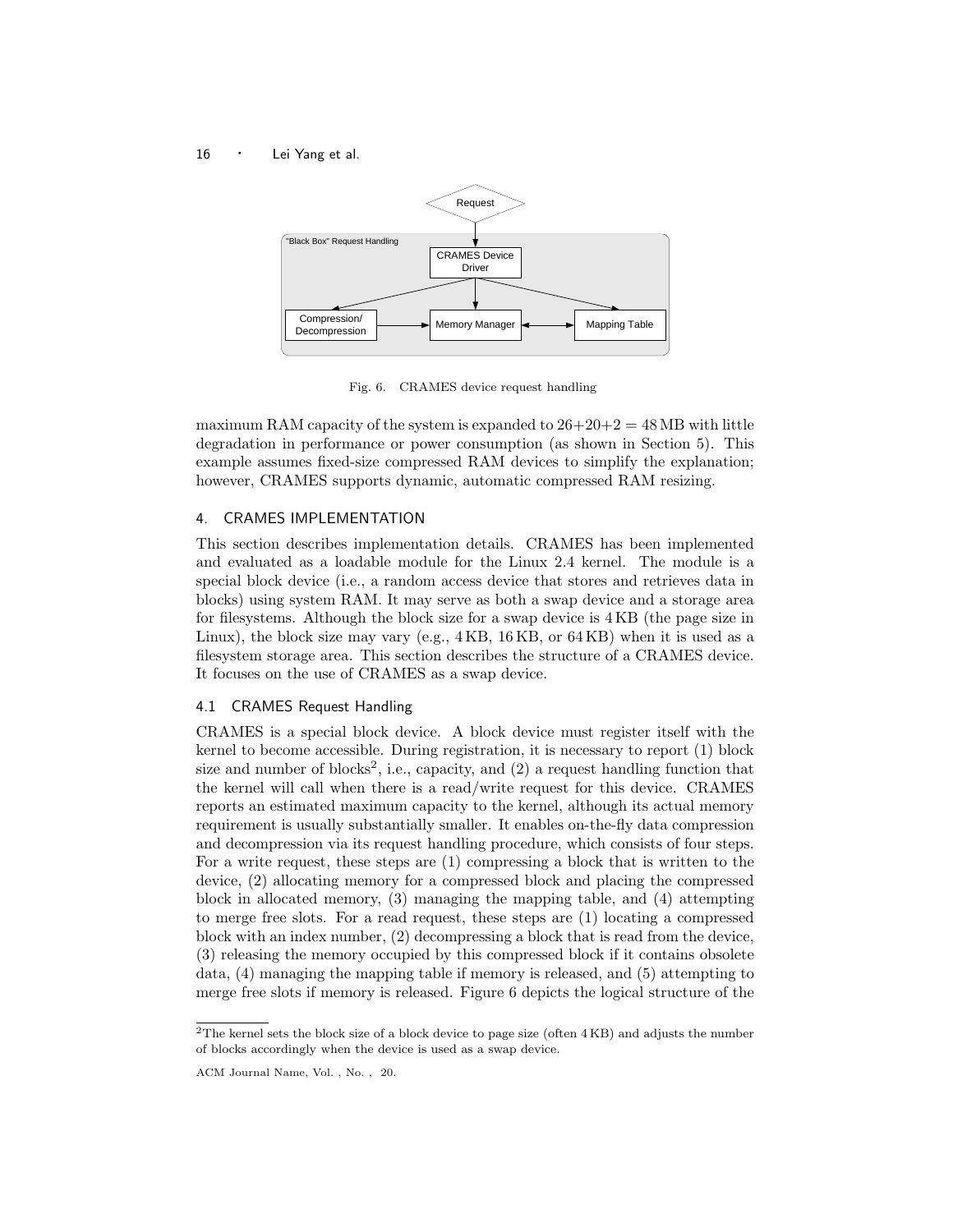| index          | used | compressed | addr       | size |
|----------------|------|------------|------------|------|
| 0              | 1    | 0          | 0xa3081a3d | 52   |
| 1              | 1    | 1          | 0xa3081a71 | 1090 |
|                |      |            | .          |      |
| $\overline{4}$ |      | 1          | 0xa3081396 | 63   |
| 5              | 0    | 1          | 0xa3081004 | 910  |
| 6              |      | 1          | 0xa30813d9 | 1684 |
|                |      |            |            | . .  |
| 128            |      | 1          | 0xa30a3faa | 80   |

Table III. Mapping table in CRAMES

CRAMES request handling procedure. A CRAMES device is like a black box to the system: compression, decompression, and memory management are all handled within the device.

4.1.1 Mapping Table. Data in a block device are always requested by block indices, regardless of whether the device is compressed. CRAMES creates the illusion that blocks are linearly ordered in the device's memory area and are equal in size. To convert requests for block numbers to their actual addresses, CRAMES maintains a *mapping table*, which may be direct-mapped or hashed. In a directmapped table, each entry is indexed by its block number. In a hash table, the key of each entry is a block number. The memory overhead of a direct-mapped table is higher because it may maintain block indices that are never used. However, searching in such a table is extremely fast. In contrast, a hash table minimizes the memory overhead by only keeping block indices that are actually accessed. However, the search time is longer. When evaluating CRAMES on a Sharp Zaurus SL-5600 PDA (see Section 5) we used a direct-mapped table because it is small (at most 16 KB) and fast.

Regardless of mapping table implementation style, the data field of each entry must contain the following information.

• Used indicates whether it is a valid swapped-out block. This field is especially important for CRAMES to decide whether a compressed block may be freed.

• Compressed indicates whether a swapped-out block is in compressed format. When compression fails due to internal errors in the compression algorithm or the compressed size exceeds the original block size, CRAMES aborts compression and stores the original block. This field is necessary to guarantee correctness, even though such cases are rare. Another option would be to add additional information at the beginning of a compressed block to indicate whether it is compressed or not. However, doing this would require modification of compression algorithms, and therefore should be avoided.

- Addr records the actual address of that block.
- Size keeps the compressed size of a block.

Table III is a mapping table trace collected from experiments. In the Linux kernel, swapping is performed at the page level. Therefore, once a block device is used as a swap device with the command mkswap, the kernel swap daemon first sets the block size of the device to page size, i.e., 4 KB. From the swap daemon's perspective, each swap area consists of a sequence of pages. The first page of a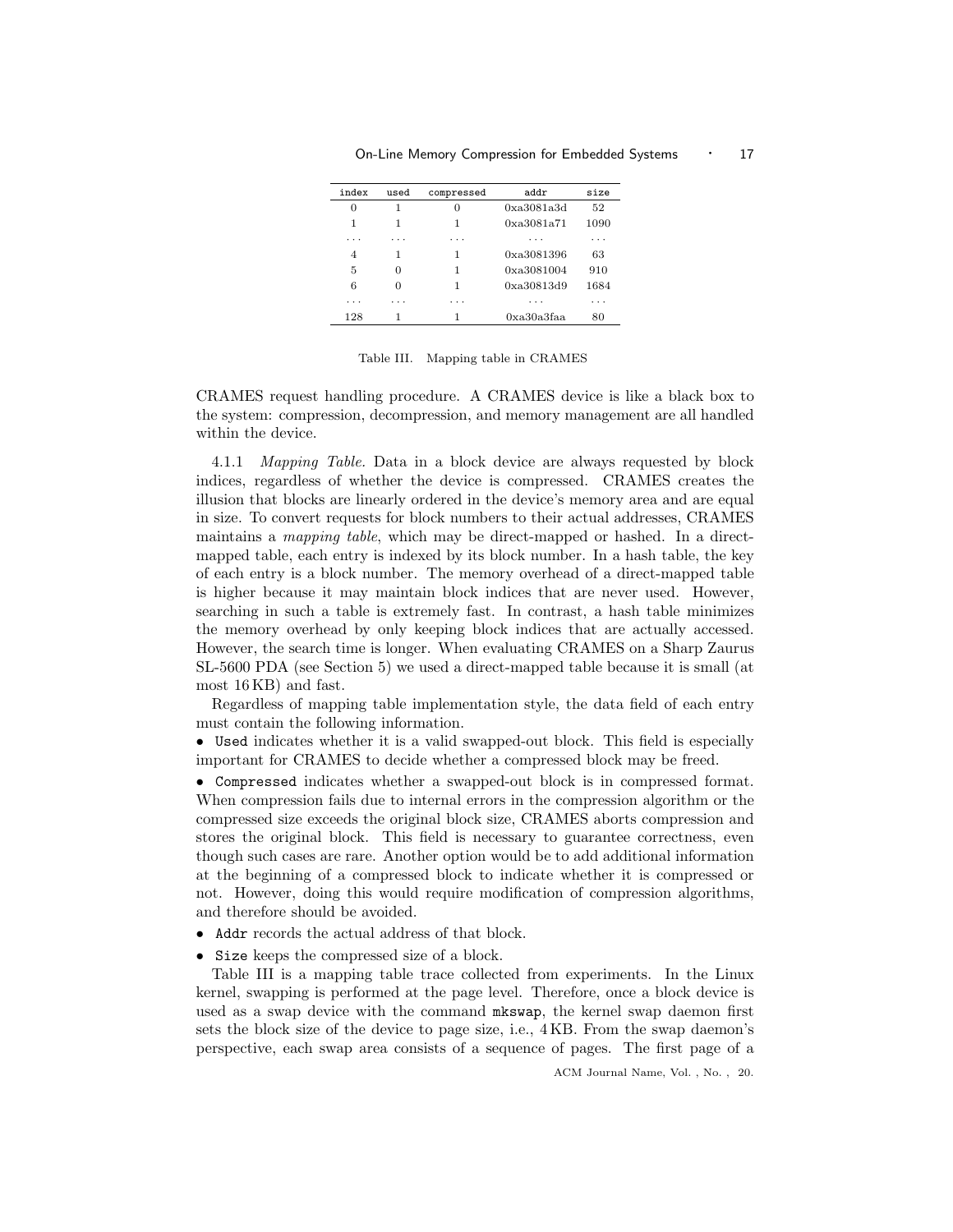swap area is used to persistently store information about the swap area and is also compressed in CRAMES. Starting from page 1, pages are used by the kernel swap daemon to store swapped-out pages that are compressed by CRAMES.

4.1.2 Memory Manager . Section 3.2.3 reveals that the KMA techniques can help in building an efficient memory allocator for CRAMES. Recall that the CRAMES memory allocator must efficiently handle three problems: (1) locating compressed blocks during reads, (2) finding free locations to store newly compressed blocks during writes, and (3) merging free slots to enable memory reuse.

The CRAMES memory manager must optimize the conflicting objectives of performance and allocation efficiency. Based on the experimental evaluation described in Section 3.2.3, CRAMES uses Resource Map as its default allocator to provide the best performance. Regardless of the KMA technique used in the CRAMES memory allocator, it is necessary to determine when a compressed block may safely be discarded from the device. For a compressed swap device, a compressed page may be freed under two circumstances: (1) the current request is a read and the requested page only belongs to one running process or (2) the current request is a write and the requested page has been written in previous requests.

It is straightforward for CRAMES to free a page if that page belongs to only one process and that process has just read the page back to main memory. However, complications arise when a page is shared by multiple processes. In this case, a page can be swapped in by one process and still reside in the swap area for other processes that share it. After a read request, CRAMES must first check the usage count of the page just read, to see whether after this read no other process will expect the page to reside in the swap area. If the page has no additional references, the CRAMES memory manager can proceed to free it. Likewise, a write request to a previously-written page indicates that the kernel swapper knows this page contains data from a terminated process and therefore can be overwritten by a new swapped-out page. Consequently, CRAMES can safely free the old page and allocate memory for the new compressed page.

4.1.3 Request Handling Flow. Figure 7 graphs the flow of the CRAMES request handling procedure for a compressed swap device. Unlike a RAM device, a given page need not always be placed at the same fixed offset. For example, when the driver receives a request to read page 7, it checks mapping table entry tbl[7], gets the actual address from addr field, checks the compressed field to determine whether the page is compressed and, if it is, gets the compressed page size from the size field. Page 7 is then decompressed. Subsequently CRAMES checks the usage counter for page 7 to decide whether to free this page after this read. Finally, the request returns successfully.

Handling write requests is more complicated. When the driver receives the request to write to page 7, it first checks the mapping table entry tbl[7] to determine whether the used field is 1. If so, the old page 7 may safely be freed. After this, the driver compresses the new page 7, requires the CRAMES memory manager to allocate a slot of the compressed size for the new page 7, and places the compressed page 7 into the slot.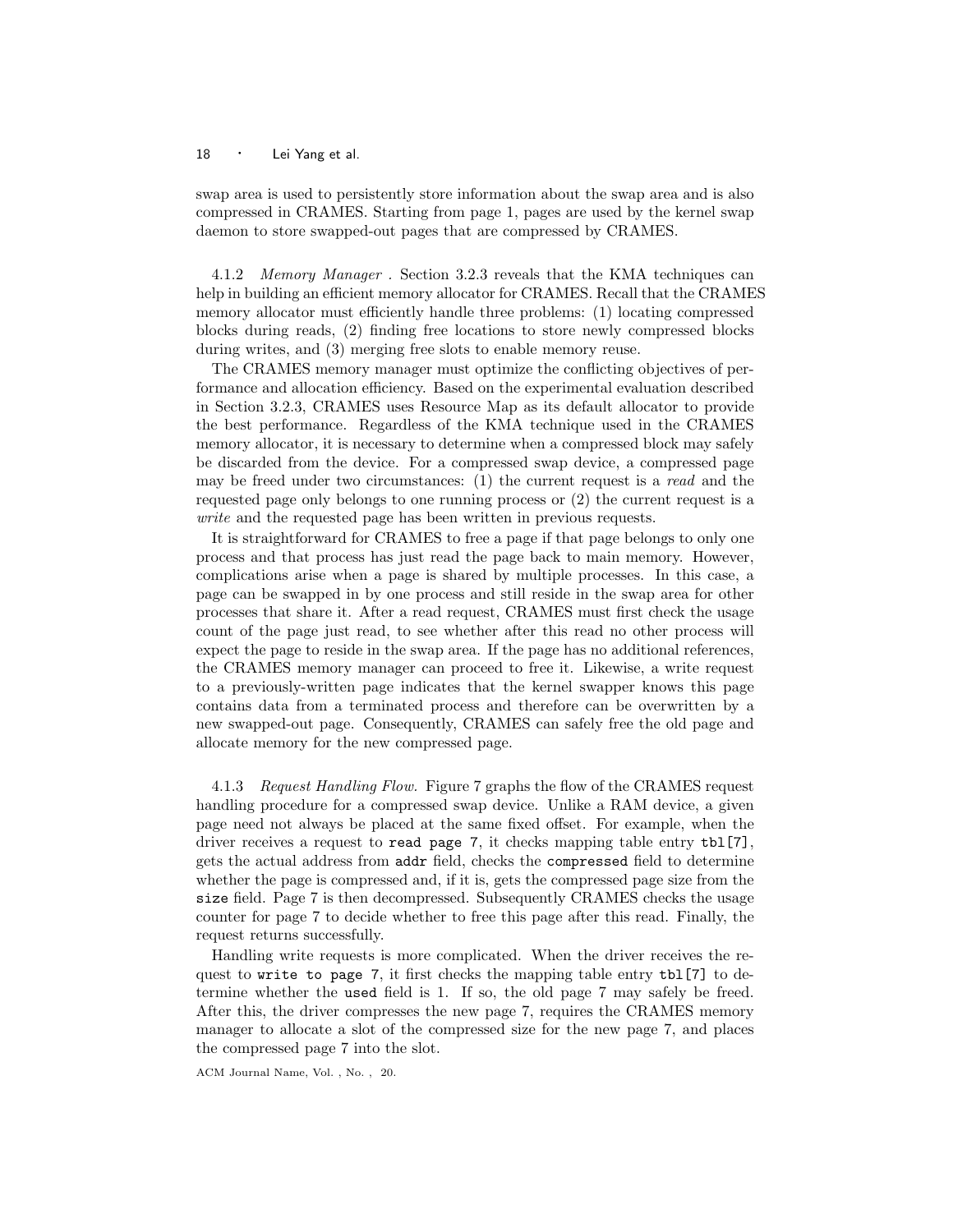

Fig. 7. Handling request in CRAMES device

# 4.2 CRAMES and RAM Disk Comparison

Figure 8 illustrates the logical structure and request handling of a RAM disk. As shown in the figure, the virtually contiguous memory space in a RAM disk is divided into fixed-size blocks. Shaded areas in the device memory represent occupied blocks and white areas represent free blocks. Upon initialization, a RAM disk requests a virtually contiguous memory region from the kernel. This memory region is then divided into uniform fixed-size blocks. When the RAM disk receives a read request for a block, it first locates the block by its index and then copies the data in that block to the request buffer. When it receives a write request, it first locates that block in the same way, then replaces the data in that block with the data in the request buffer.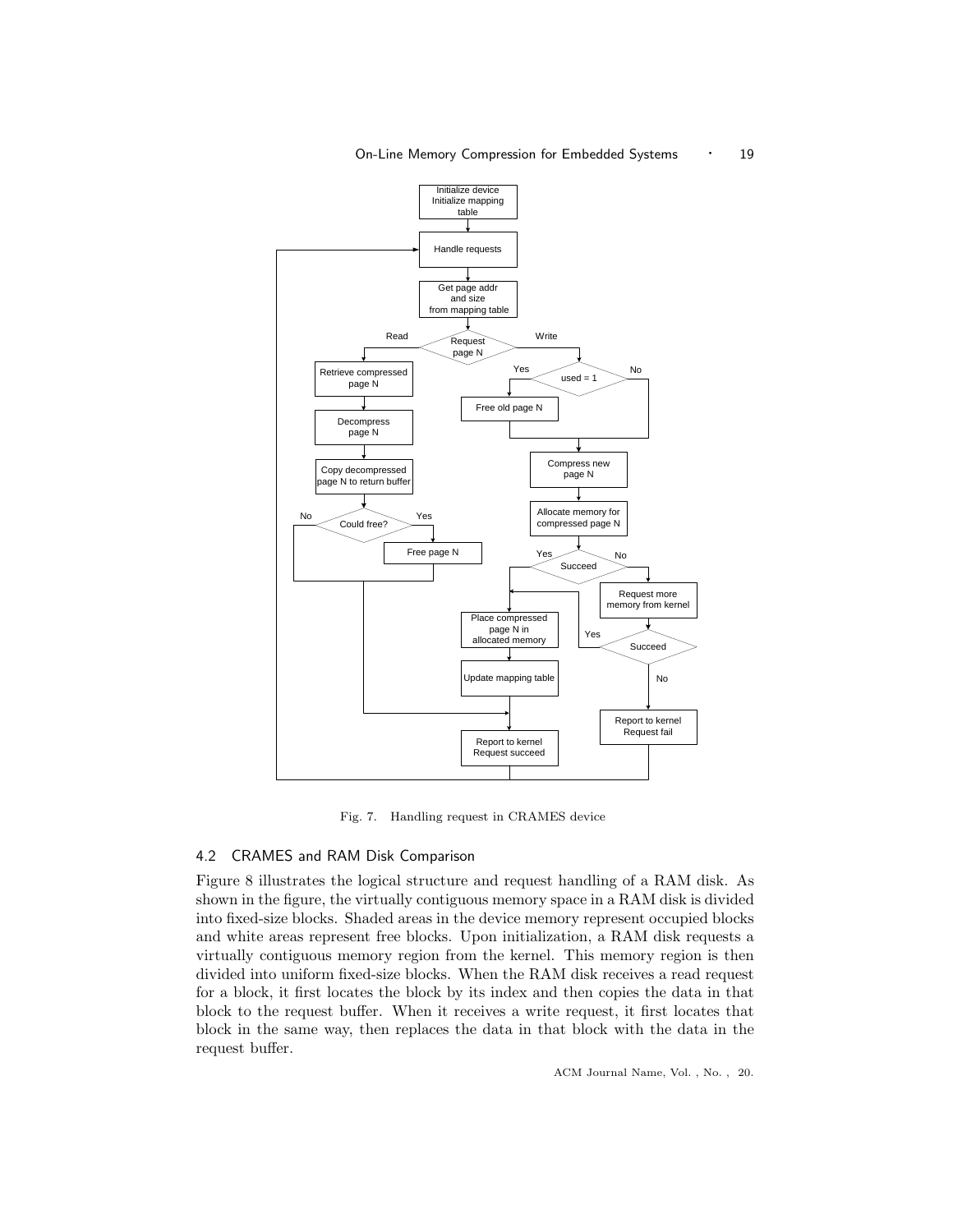

Fig. 8. Linear, fixed-size blocks in RAM disk



Fig. 9. Compressed blocks in CRAMES device

Figure 9 illustrates the logical structure and request handling of a CRAMES device. The memory space in a CRAMES device consists of several virtually contiguous memory chunks. Each chunk is divided into blocks with potentially different sizes. Shaded areas represent occupied areas and white areas represent free areas. Upon initialization, a CRAMES device requests a small contiguous memory chunk in the kernel virtual memory space. It requests additional memory chunks as system memory requirements grow. These compressed memory chunks are maintained in a linked list. Each chunk cannot be divided uniformly because the sizes of compressed blocks may differ due to the dependence of compression ratio on the specific data in each block. When all compressed blocks in a compressed chunk are free,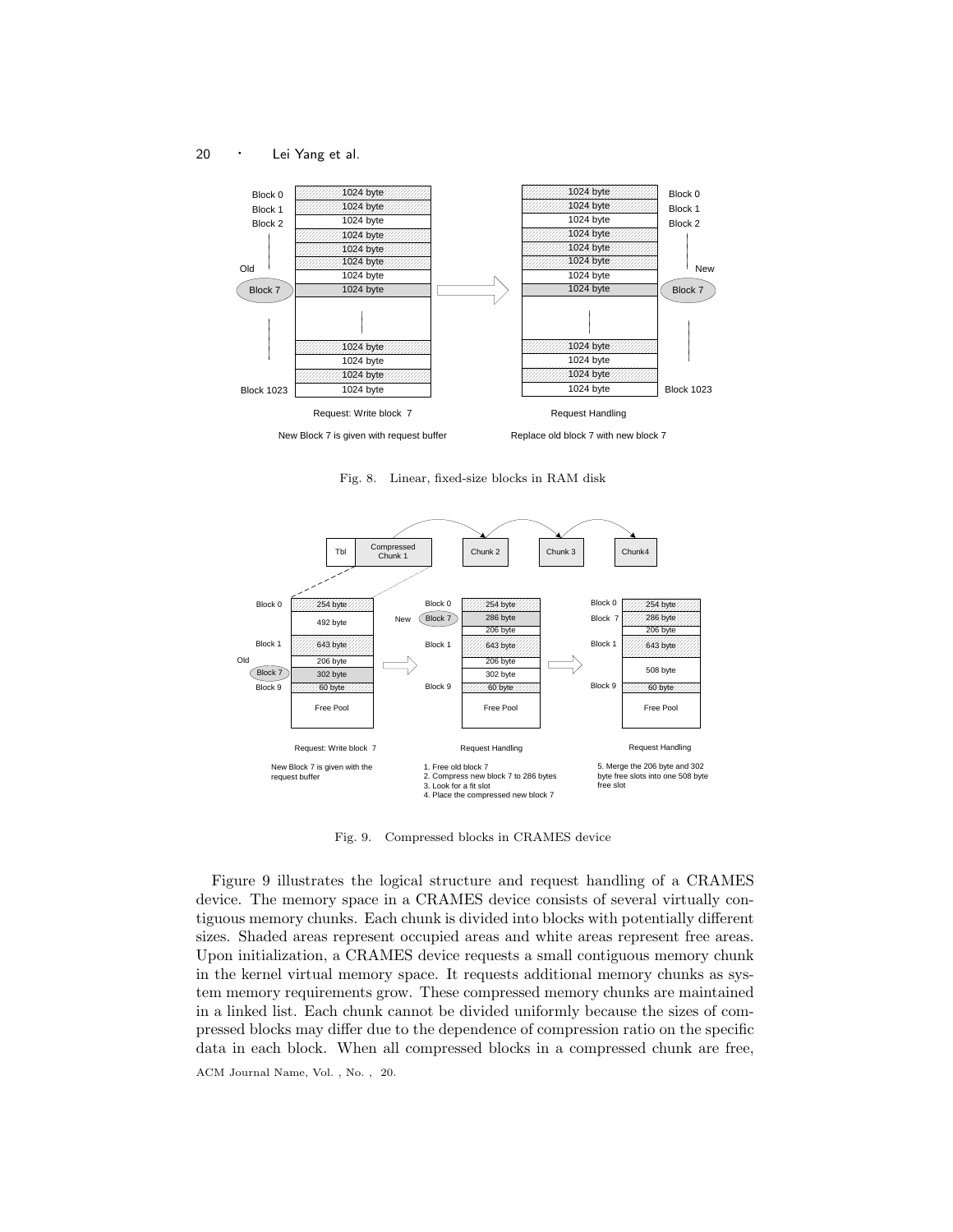| Benchmark     | Time (s) |           |           | Power $(W)$ | Energy $(J)$ |           |  |
|---------------|----------|-----------|-----------|-------------|--------------|-----------|--|
|               | without  | w. CRAMES | without / | w. CRAMES   | without      | w. CRAMES |  |
| mke2fs        | 0.0451   | 0.0454    | 1.58      | 1.48        | 0.0713       | 0.0670    |  |
| cp small file | 0.0509   | 0.0469    | 1.57      | 1.63        | 0.0802       | 0.0763    |  |
| cp large file | 0.1688   | 0.2339    | 1.50      | 1.43        | 0.2536       | 0.3346    |  |
| rm small file | 0.0456   | 0.0500    | 1.49      | 1.48        | 0.0678       | 0.0738    |  |
| rm large file | 0.0447   | 0.0455    | 1.50      | 1.49        | 0.0669       | 0.0677    |  |
| pack tree     | 3.8130   | 4.9336    | 1.92      | 1.92        | 7.3134       | 9.4965    |  |
| unpack        | 0.2761   | 0.3109    | 1.43      | 1.47        | 0.3937       | 0.4571    |  |
| cp tree       | 0.4597   | 0.4555    | 1.71      | 1.39        | 0.7844       | 0.6327    |  |
| rm tree       | 0.2991   | 0.3071    | 1.46      | 1.48        | 0.4368       | 0.4560    |  |
| find          | 0.2968   | 0.2893    | 1.50      | 1.39        | 0.4465       | 0.4025    |  |

Table IV. Performance, power consumption, and energy consumption for filesystem experiments

CRAMES frees the entire chunk to the system. Therefore, the size of a CRAMES device dynamically increases and decreases during operation, adapting to the data memory requirements of the currently running applications. This dynamic adjustment allows CRAMES to support applications that would not be capable of running without the technique but avoids performance and power consumption penalties for (sets of) applications that are capable of running without data compression. When a CRAMES device receives a read request for a block, it locates the block using its mapping table, decompresses it, and copies the original data to the request buffer. When it receives a write request for a block, it locates the block, determines whether the old block with the same index may be discarded, compresses the new block, and places it at a position decided by the CRAMES memory management system.

## 5. CRAMES EVALUATION

This section presents performance and power consumption measurements of applications running on a Sharp Zaurus SL-5600 PDA, with and without CRAMES. This battery-powered embedded system runs an embedded version of Linux called Embedix [emb ]. It has a 400 MHz Intel XScale PXA250 processor [xsc 2002], 32 MB of flash memory, and 32 MB of RAM. We replaced the SL-5600's battery with an Agilent E3611A direct current power supply. Current was computed by measuring the voltage across a 5 W, 250 m $\Omega$ , Ohmite Lo-Mite 15FR025 molded silicone wire element resistor in series with the power supply. Note that this resistor was designed for current sensing applications. Voltage measurements were taken using a National Instruments 6034E data acquisition board attached to the PCI bus of a host workstation running Linux.

# 5.1 Using CRAMES for Filesystem on Zaurus

CRAMES was used to create a compressed RAM device for the EXT2 filesystem on a Zaurus SL-5600. We compared the execution time and energy consumption of this device with that of the EXT2 filesystem on a common RAM disk. For these comparisons we used common file operations such as mke2fs, cp, rm, and etc. as shown in Table IV. Note that each benchmark was executed five times; the average results are reported. We observed an average compression ratio of 63% for the CRAMES device. In addition, Table IV illustrates that the increases in execution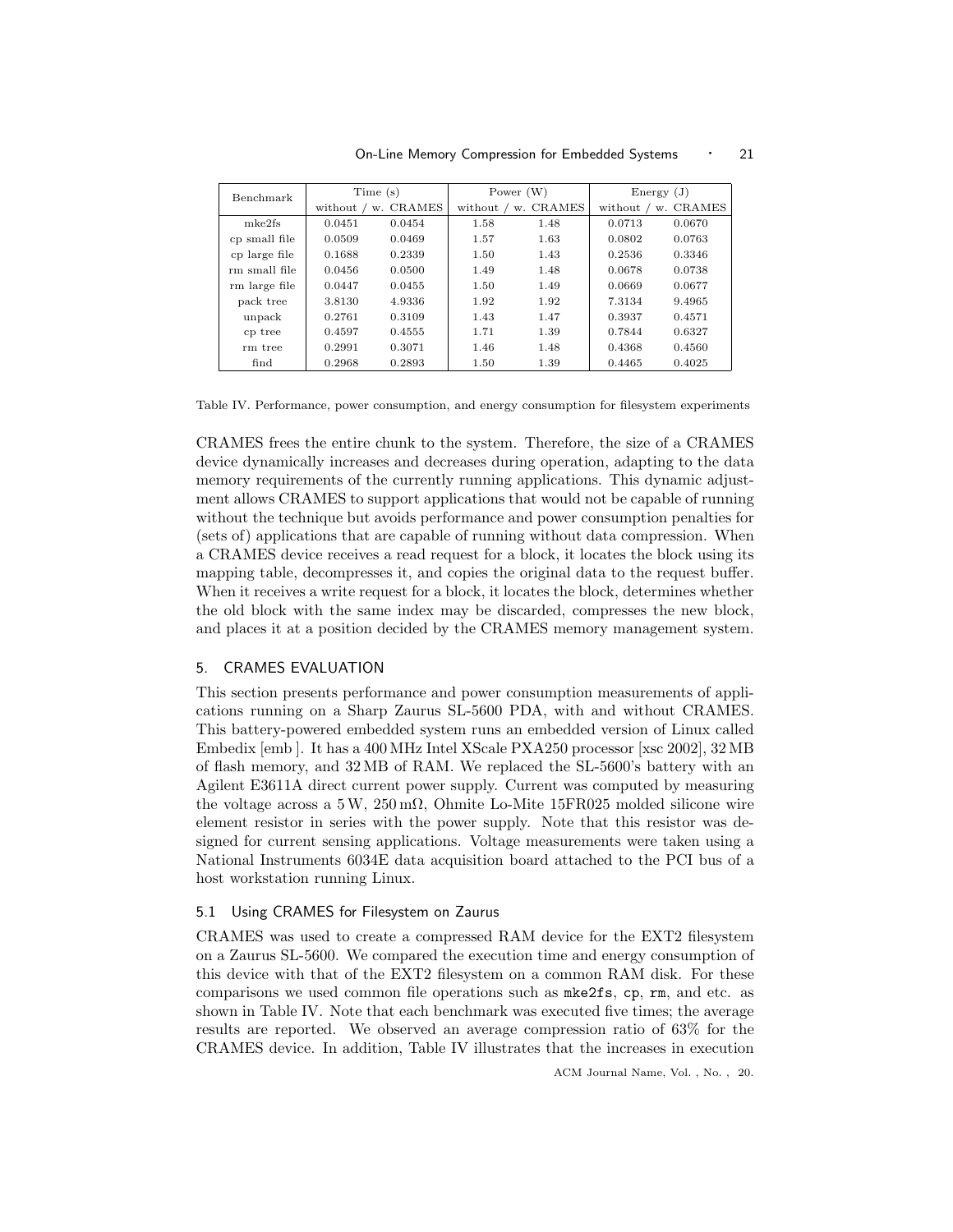time and energy consumption were small: on average 8.4% and 5.2%, respectively. These results indicate that CRAMES is capable of reducing the RAM requirement for embedded system filesystem storage with only small performance and energy penalties.

# 5.2 Using CRAMES for Swapping on Zaurus

In order to evaluate the effectiveness of CRAMES when it is used for swapping, we used two experimental setups. For the first set of experiments, we did not change the RAM size on Zaurus. We found that sets of applications that required too much RAM to execute on the unmodified Zaurus could execute smoothly when CRAMES was used. In these experiments, we also identified the performance, power consumption, and energy consumption impacts of CRAMES on existing applications that were able to run without compression. Our results show that the penalties for such applications were negligible.

For the second set of experiments, we did not introduce new applications to the system; instead, we artificially reduced the system RAM to different sizes to prove that with CRAMES the system could still support existing applications with small performance, power consumption, and energy consumption penalties, while without CRAMES these applications were either unable to execute or ran only with extreme performance degradation and instability, i.e., no response or system crash.

5.2.1 Evaluating CRAMES with the original RAM size. The benchmarks used to evaluate CRAMES contain three applications from the Mediabench benchmark suite [Lee et al. ], one matrix multiplication program with different matrix sizes, ten common GUI applications provided with Qtopia [qto ] for Zaurus PDAs, and combinations of these applications running simultaneously. In order to consistently evaluate the behavior of an unmodified PDA and a PDA using CRAMES when running interactive applications, we wrote software to monitor user input and repeat it with identical timing characteristics. This technique replaces the OS touchscreen device with a *named pipe* or *FIFO* (first in first out) controlled by a program that reads from the raw touchscreen. It stores user input events and timing information in a file. The contents of this file are later replayed to the touchscreen device in order to simulate identical user interaction. This allows us to consistently reproduce user input, enabling the consistent use of benchmarks containing GUIs.

Benchmarks applications were tested with and without CRAMES. Each application was executed five times; the average results are reported. Applications can be grouped into three categories: (1) applications with small working data sets, i.e., adpcm, mpeg2, jpeg, Hancom Word, Hancom Sheet, and calculator; (2) applications with working data sets nearly as large as physical memory, but still (barely) able to run without CRAMES, i.e., 500 by 500 matrix multiplication, Opera, Primtest, and Quasar; and (3) applications with working data sets too large to fit into physical memory, i.e., simultaneously running Qpera and Quasar as well as simultaneously running large matrix multiplication and Media Player. Table V and Figure 10 show that, for the first and second category, using CRAMES seldom results in any performance, power, or energy penalties because no or few pages are swapped out. For the third category, it is not possible to compare with the performance, power, and energy of the original embedded system. The applications in this category simply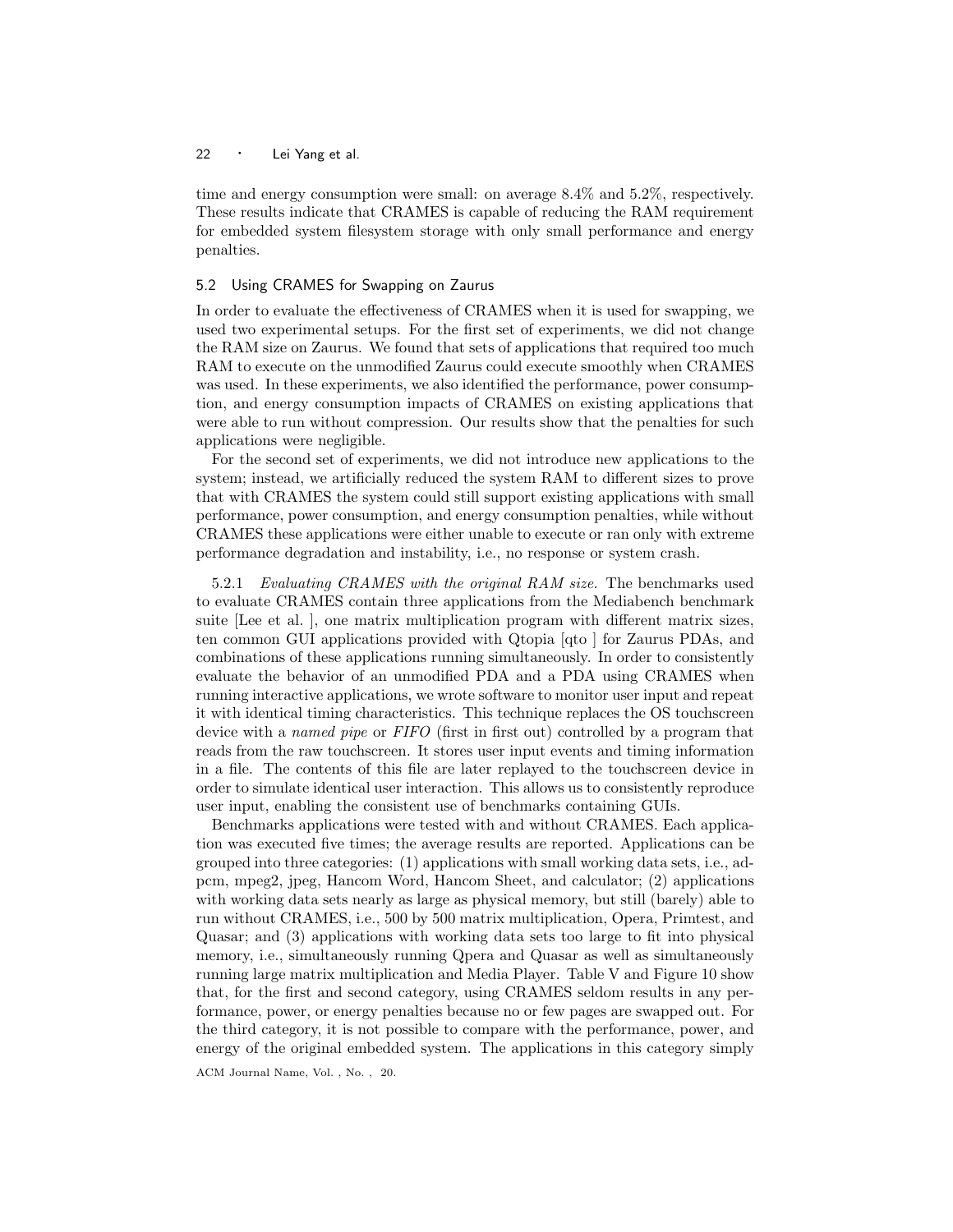cannot run without using CRAMES.



Fig. 10. Performance and energy consumption impact of using CRAMES for swapping

These results indicate that CRAMES has the ability to increase available memory, thereby allowing an embedded system to support applications that would otherwise be unable to run. Moreover, its impact on the performance and energy consumption of applications capable of running on the original system is negligible.

5.2.2 Evaluating CRAMES by constraining the memory size. One of the biggest contribution of CRAMES is that it allows applications to run on a system with less RAM. In order to evaluate the impact of using CRAMES to reduce physical RAM, we artificially constrained the memory size of Zaurus. With reduced physical RAM, we measured and compared the run times, power consumptions, and energy consumptions of the four batch benchmarks, i.e., three applications from MediaBench and one matrix multiplication application. For these experiments we didn't use the GUI applications and the user interface playback system described in Section 5.2.1.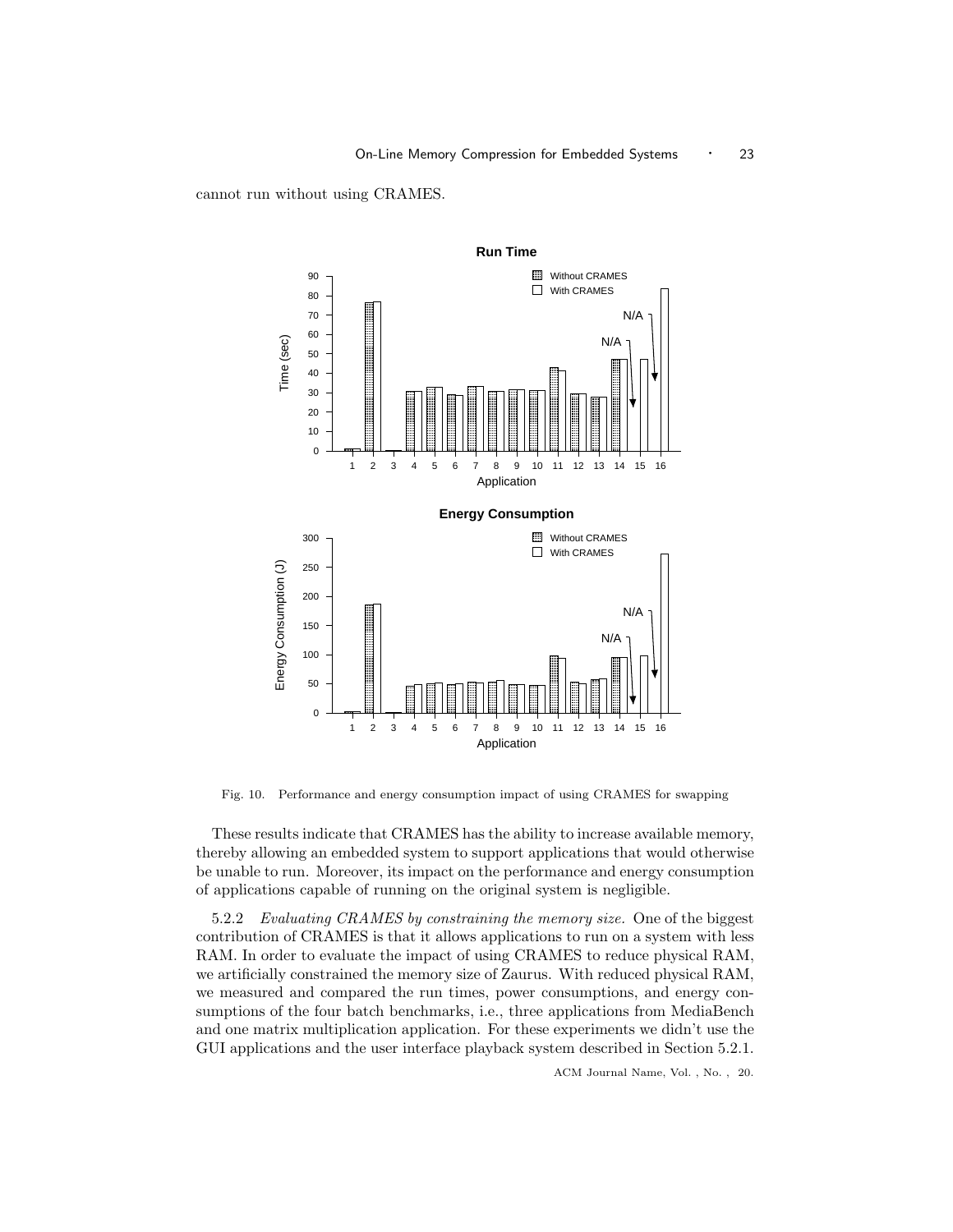| Num.<br>Application |                                  | Description             | Size (KB) |                | Time(s) |       | Power $(W)$ |      | Energy $(J)$ |         | Swap           | Comp |
|---------------------|----------------------------------|-------------------------|-----------|----------------|---------|-------|-------------|------|--------------|---------|----------------|------|
|                     | Data                             |                         | Code      | w.o.           | CRAMES  | w.o.  | CRAMES      | w.o. | CRAMES       | (bytes) | ratio          |      |
|                     | Adpcm                            | MB: Speech compression  | 24        | $\overline{4}$ | 1.31    | 1.30  | 2.11        | 2.09 | 2.75         | 2.72    | $\Omega$       | n.a. |
| $\overline{2}$      | Mpeg2                            | MB: Video CODEC         | 416       | 48             | 76.60   | 76.76 | 2.42        | 2.43 | 185.72       | 186.55  | $\theta$       | n.a. |
| 3                   | J <sub>peg</sub>                 | MB: Image encoding      | 176       | 72             | 0.22    | 0.21  | 2.14        | 2.02 | 0.48         | 0.42    | $\theta$       | n.a. |
| $\overline{4}$      | Address Book                     | GUI: Address book       | 32        | 8              | 30.63   | 30.61 | 1.51        | 1.59 | 46.14        | 48.72   | $\Omega$       | n.a. |
| 5                   | Hancom Word                      | GUI: Office tool        | 32        | 8              | 32.97   | 32.98 | 1.54        | 1.55 | 50.70        | 51.26   | $\Omega$       | n.a. |
| 6                   | Hancom Sheet                     | GUI: Office tool        | 32        | 8              | 28.85   | 28.75 | 1.69        | 1.72 | 48.77        | 49.55   | $\theta$       | n.a. |
|                     | Calculator                       | GUI: Calculator         | 32        | 8              | 33.19   | 33.21 | 1.59        | 1.54 | 52.89        | 51.07   | $\theta$       | n.a. |
| 8                   | Asteroids                        | GUI: Fighting game      | 1,004     | 64             | 30.79   | 30.81 | 1.72        | 1.79 | 53.01        | 55.28   | $\overline{0}$ | n.a. |
| 9                   | Snake                            | GUI: Game               | 692       | 32             | 31.75   | 31.73 | 1.54        | 1.53 | 48.76        | 48.69   | $\Omega$       | n.a. |
| 10                  | Go                               | GUI: Chess game         | 508       | 80             | 31.02   | 31.02 | 1.52        | 1.51 | 47.02        | 46.79   | $\overline{0}$ | n.a. |
| 11                  | Matrix (500)                     | Matrix Multiplication   | 2,948     | $\overline{4}$ | 43.02   | 41.41 | 2.28        | 2.27 | 98.27        | 94.07   | 129,461        | 0.33 |
| 12                  | Opera Browser                    | GUI: Web browser        | 1,728     | 3,972          | 29.65   | 29.65 | 1.78        | 1.69 | 52.86        | 50.16   | 454,585        | 0.40 |
| 13                  | Primtest                         | GUI: Java Multi-thread  | 2,848     | 1,364          | 27.77   | 27.79 | 2.06        | 2.11 | 57.30        | 58.52   | 497,593        | 0.39 |
| 14                  | Quasar                           | GUI: Java Multi-thread  | 4,192     | 1,364          | 47.16   | 47.10 | 2.01        | 2.03 | 94.63        | 95.43   | 449,224        | 0.43 |
| 15                  | Opera & Quasar                   | GUI & GUI combination   | 6,104     | 5,336          | n.a.    | 47.12 | n.a.        | 2.09 | n.a.         | 98.68   | 992,561        | 0.40 |
| 16                  | Matrix $(800)$ &<br>Media Player | Batch & GUI combination | 11,600    | 168            | n.a.    | 83.77 | n.a.        | 3.27 | n.a.         | 273.55  | 832,642        | 0.34 |

Table V. Performance, power consumption, energy consumption, and compression ratio for swapping experiments

Lei Yang et al. 24 · Lei Yang et al.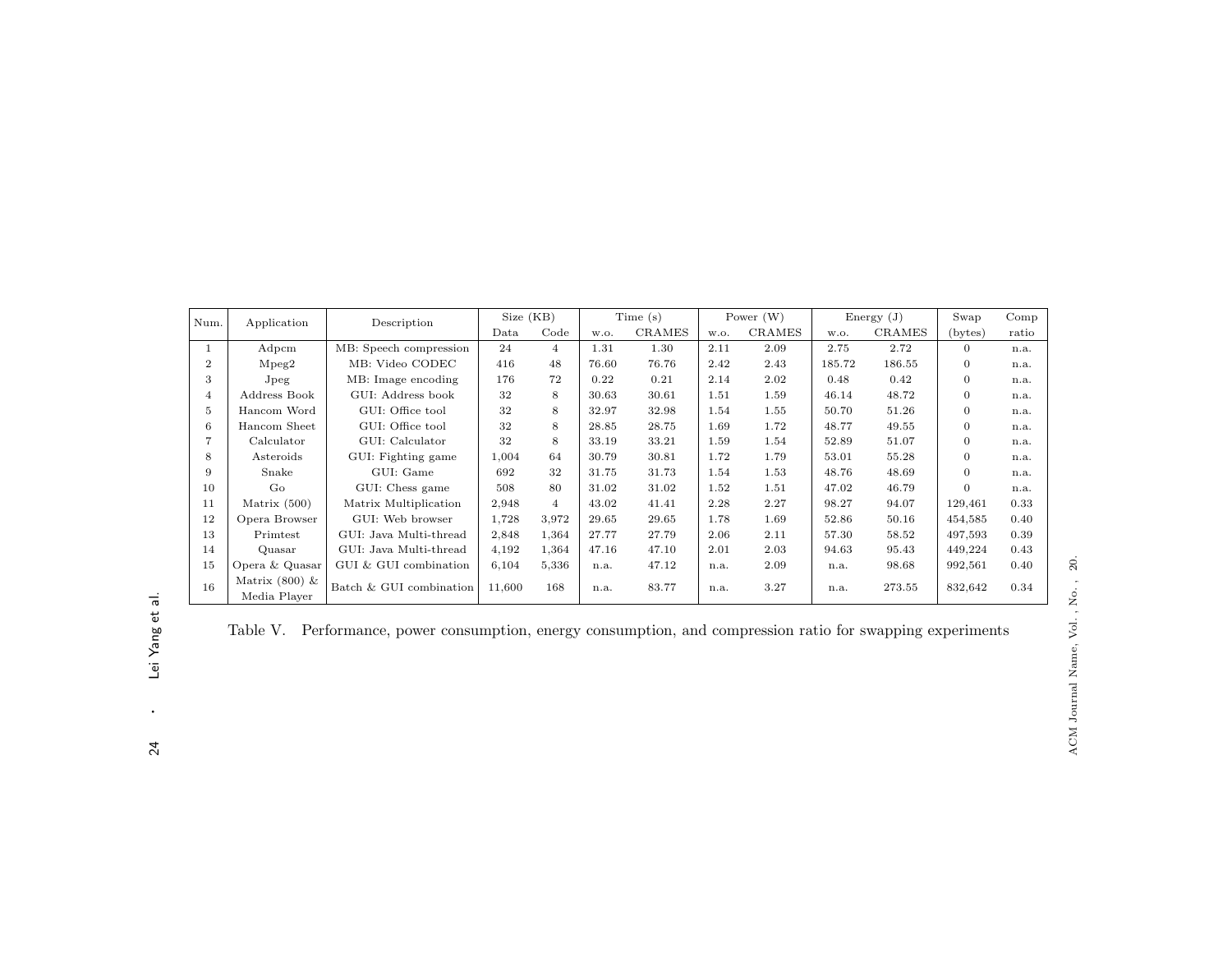When physical RAM is reduced to a very low value, e.g., 20 MB, the applications suffer severe performance degradation due to kernel page reclamation. Therefore, the timing information is no longer accurate and the recorded user actions can no longer correctly control the applications. Moreover, Zaurus is designed to pop up warning windows indicating that the system is dangerously low on memory, interfering with the playback of GUI interaction traces. As a result, GUI applications do not allow fair performance comparisons and thus cannot be used as benchmarks for the experiments described in this section.

To constrain the size of system RAM on Zaurus, we used a simple kernel module that permanently reserved a certain amount of physical memory. The memory taken by a kernel module cannot be swapped out [Bovet and Cesati 2002] and therefore is not compressed by CRAMES. This guarantees the fairness of our comparison.



Fig. 11. Performance and energy Consumption of adpcm

Figure 11, 12, 13, and 14 show the performance and energy consumptions of benchmarks adpcm, jpeg, mpeg2, and matrix multiplication. In our experiments, each benchmark was executed five times; the average results are reported. The vertical bars in these figures are the range of run times, power consumptions, and energy consumptions for each benchmark, while the dotted curves represent the median values. For example, when system RAM is 20 MB and no compression is used, the shortest, longest, and median run time of benchmark adpcm are 3.12 seconds, 7.15 seconds, and 4.03 seconds, respectively. The dotted curves illustrates the trend of execution time, power consumption, and energy consumption of each benchmark under different system settings.

Figure 11, 12, and 13 show that when the system RAM is set to 20 MB or 21 MB, CRAMES dramatically improves the performance of benchmarks adpcm, jpeg, and mpeg2. More specifically, compared to the base case in which system RAM is 32 MB and no compression is used, when system RAM is reduced to 20 MB and CRAMES is not present, these three benchmarks exhibit an average performance penalty of 160.3% and a worst-case performance penalty of 268.7%. In contrast, when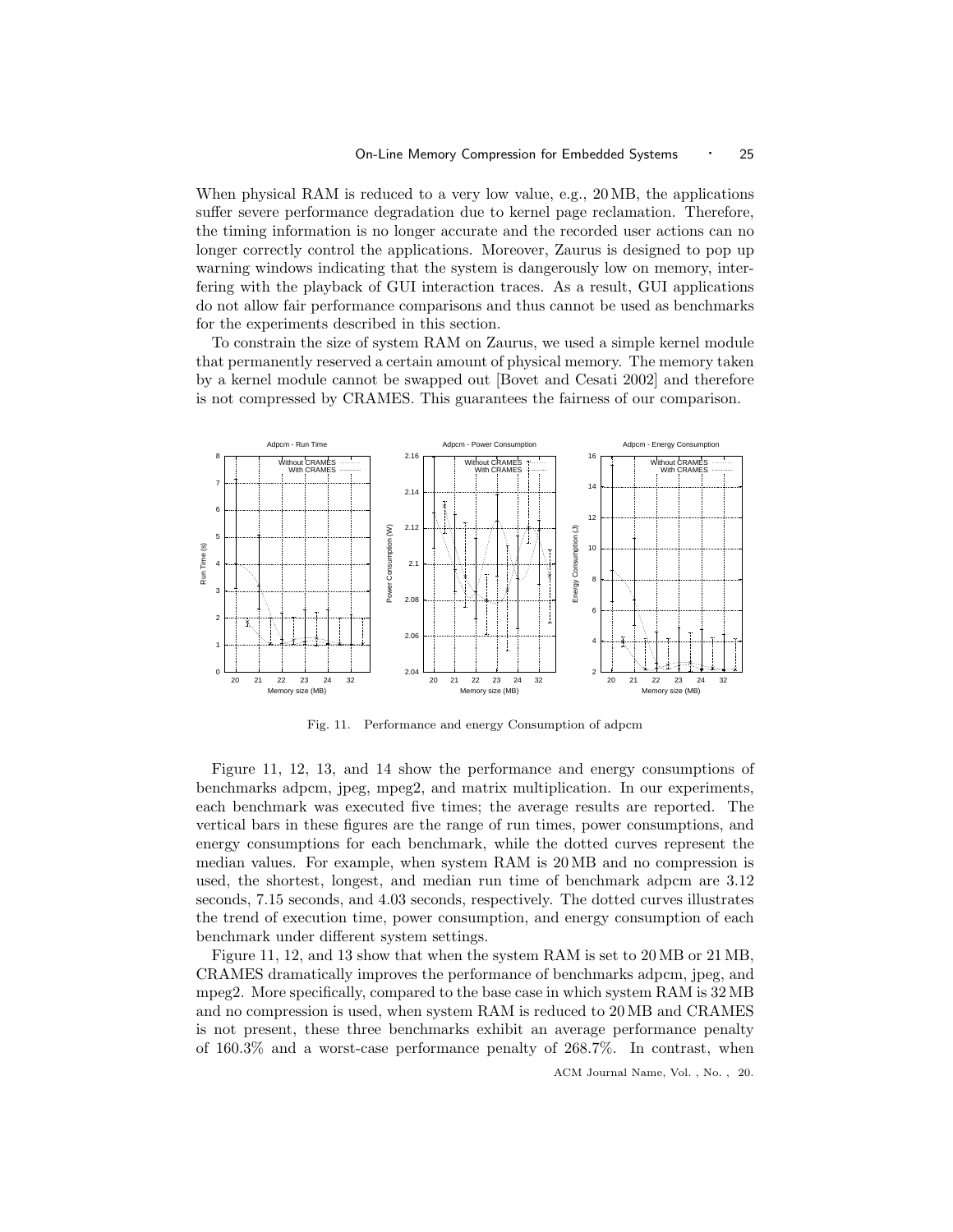

Fig. 12. Performance and energy consumption of jpeg



Fig. 13. Performance and energy Consumption of mpeg2

CRAMES is present, the average and worst-case performance penalties of these benchmarks are 9.5% and 29%, respectively. As explained in Section 3.3, a significant portion of RAM on Zaurus is used as a battery-backed RAM disk. Therefore only 14 MB of memory are available to the applications and system background processes. When the memory size is reduced by 12 MB or 11 MB, the system is dangerously low on memory. Without compression, the kernel must rely on page reclamation from buffer caches to get enough memory to run the applications. This process may take a very long time and therefore introduces large performance and energy consumption penalties. However, when CRAMES is present, the kernel may provide more memory for applications via compression and therefore maintains good performance and low energy consumption. When the system RAM is higher than 24 MB, the performance of the applications with or without compression is very close. i.e., no latency is observed.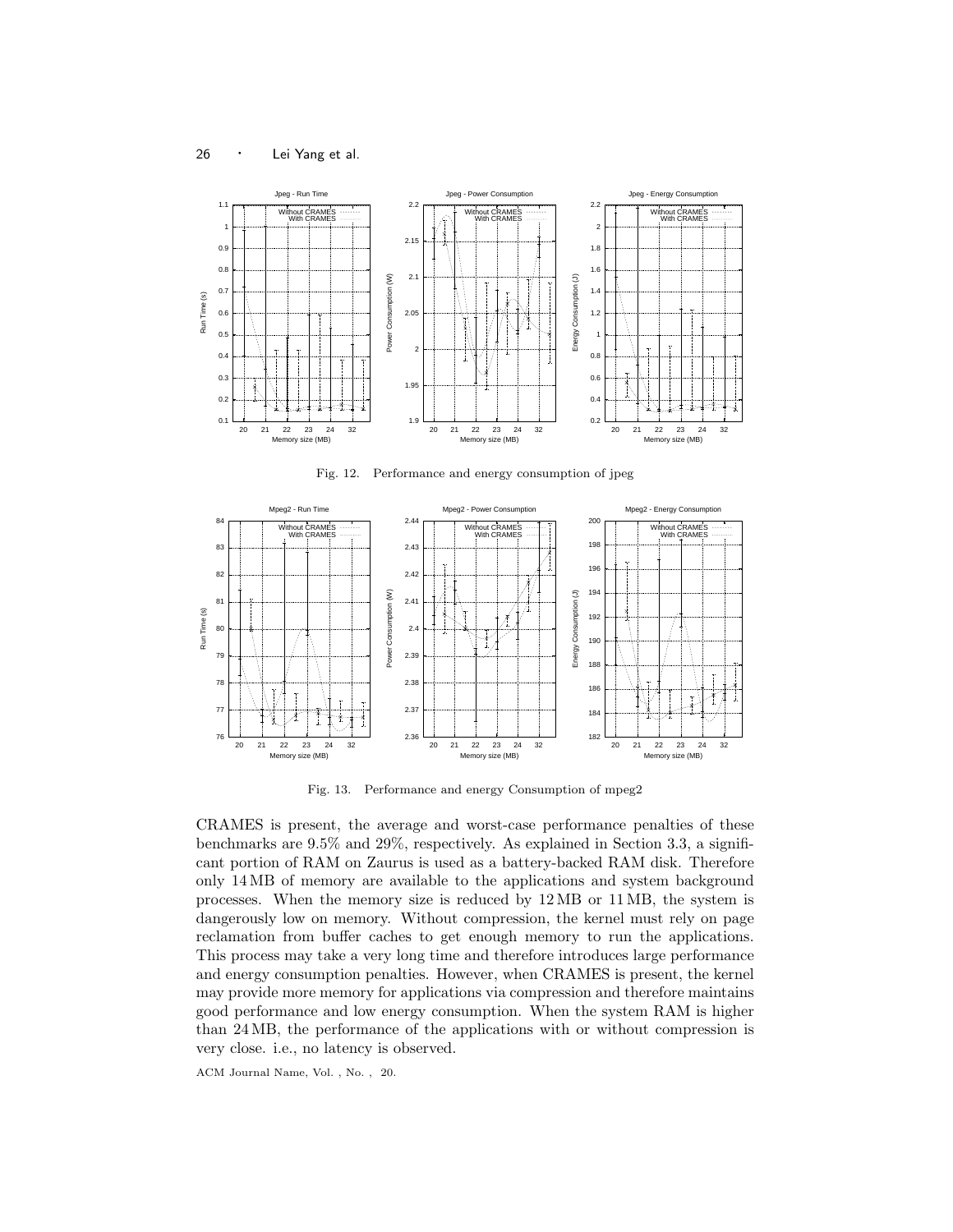

Fig. 14. Performance and energy consumption of matrix multiplication

Figure 14 shows that, without CRAMES, 512 by 512 matrix multiplication simply would not execute when the system RAM is set to 20 MB or 21 MB. However, when CRAMES is present, it was able to execute. More interestingly, we observe that when CRAMES is present the performance actually improves by 8% on average compared to the base case for which the system has 32MB of memory and CRAMES is not present. This phenomenon can be explained as follows. Unlike the other three applications, the memory requirement of 512 by 512 matrix multiplication exceeds the available memory when the system has 32 MB of RAM and no compression. Without compression, the kernel must reclaim memory from buffer caches by either using clean pages or evicting dirty pages. However, CRAMES starts compressing data as soon as the free memory available in the system becomes dangerously low. Therefore, before the matrix multiplication program starts, the free memory in the system has already increased due to pre-compression. When the application starts running, the kernel needs to do little reclamation, resulting in improved performance. CRAMES does not improve the performance of the other three applications, i.e., Adpcm, Jpeg, and Mpeg2. Although CRAMES responds to reduced RAM by pre-compressing pages, the performance of these applications is not affected much because their memory requirements are smaller, i.e., little RAM reclamation is needed even without CRAMES.

We also ruled out another possible cause of the performance improvement: cache effects. It is conceivable that, on a system with a physically-tagged cache, CRAMES might shuffle the matrix pages within physical RAM, reducing conflict misses on some architectures. However, the XScale PXA250 processor used in the Zaurus has a data cache that is virtually addressed and virtually tagged [xsc 2002].

## 6. CONCLUSIONS

In this paper, we have presented a software-based RAM compression technique, named CRAMES, for use in low-power, disk-less embedded systems. CRAMES has been implemented as a Linux kernel module and evaluated on a typical disk-less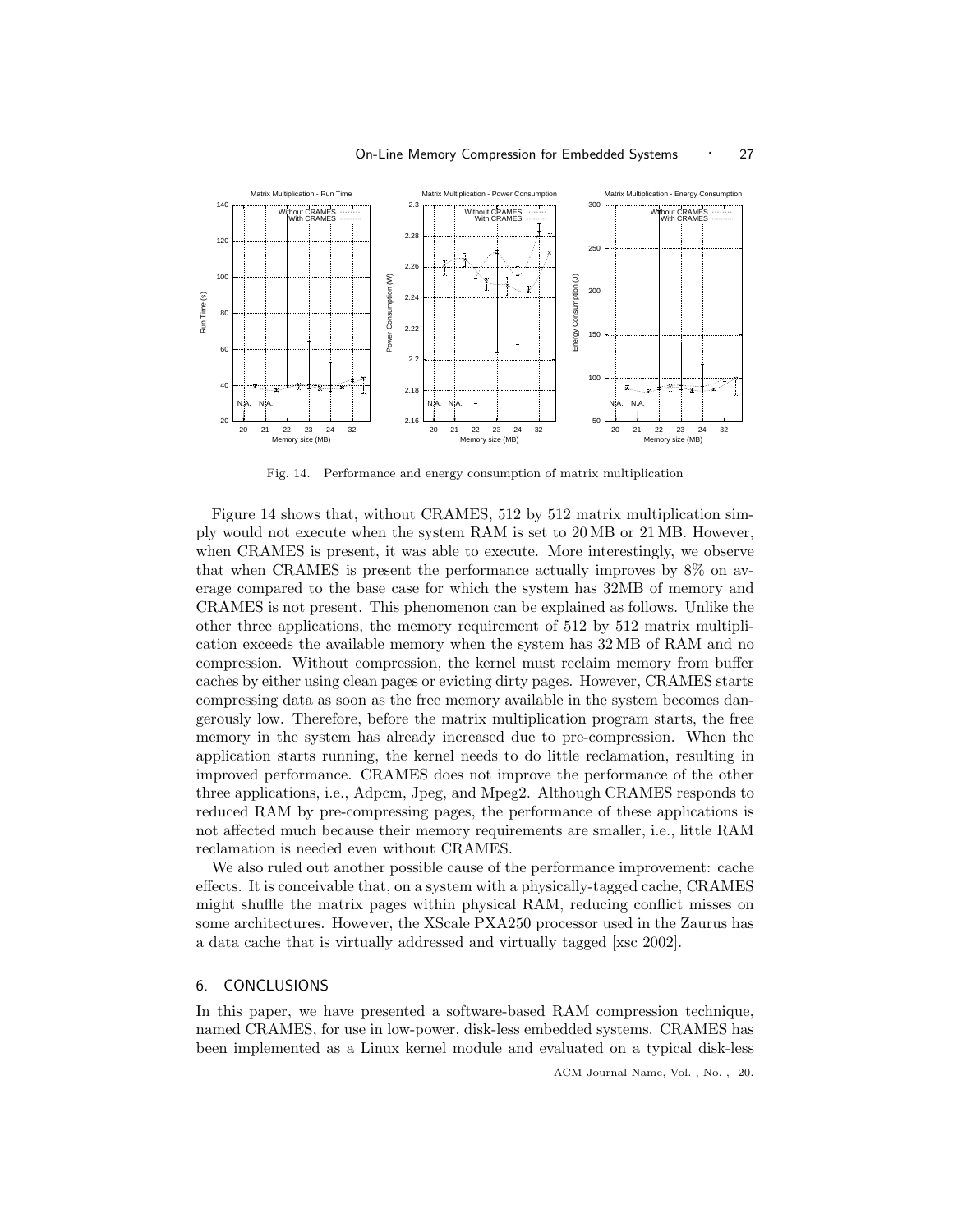embedded system with a representative set of batch as well as GUI applications. Experimental results indicate that CRAMES is capable of doubling the amount of memory available to applications, with negligible performance and energy consumption penalties for existing applications, without adding RAM or hardware to the target system. When system RAM is reduced from 32 MB to as low as 20 MB, CRAMES allows all batch benchmarks to execute with on average 9.5% increase in execution time. However, without CRAMES these benchmarks either cannot execute, become unstable, or suffer from extreme performance and energy consumption penalties. In addition to on-line working data sets compression, CRAMES supports in-RAM compression of arbitrary filesystems type. For experiments with the EXT2 filesystem, CRAMES increased available storage by at least 40%, with small performance and energy consumption penalties (on average 8.4% and 5.2%, respectively). We conclude that CRAMES is an efficient software solution to the RAM compression problem for embedded systems in which application memory requirements exceed physical RAM. Moreover, it allows hardware designs to be optimized for the typical memory requirements of applications while also supporting (sets of) applications with larger data sets.

#### REFERENCES

Compressed caching in Linux virtual memory. http://linuxcompressed.sourceforge.net. HP online shopping. http://www.shopping.hp.com.

LZO real-time data compression library. http://www.oberhumer.com/opensource/lzo.

Metrowerks Embedix. http://www.metrowerks.com/MW/Develop/Embedded.

RAM doubler. http://www.lowtek.com/maxram/rd.html.

Trolltech Qtopia Overview. http://www.trolltech.com/products/qtopia.

1995. An introduction to Thumb.

- 2002. Intel XScale Microarchitecture for the PXA250 and PXA210 Applications Processors User's Manual. http://www.intel.com.
- BARKLEY, R. E. AND LEE, T. P. 1989. A lazy buddy system bounded by two coalescing delays per class. In Proc. ACM Symp. Operating Systems Principles. 167–176.
- BELL, T. C., CLEARY, J. G., AND WITTEN, I. H. 1990. Text Compression. Prentice Hall, New Jersey.
- Benini, L., Bruni, D., Macii, A., and Macii, E. 2002. Hardware-assisted data compression for energy minimization in systems with embedded processors. In Proc. Design, Automation  $\mathcal{B}$ Test in Europe Conf.
- BOVET, D. P. AND CESATI, M. 2002. Understanding the Linux Kernel, Second ed. O'Reilly & Associates, Inc.
- CBD. CBD compressed block device. http://lwn.net/Articles/168725/.
- Chen, G., Kandemir, M., Vijaykrishnan, N., Irwin, M. J., Mathiske, B., and Wolczko, M. 2003. Heap compression for memory-constrained Java environments. In Proc. OOPSLA Conf. 282–301.
- Cloop. Cloop: Compressed loopback device. http://www.knoppix.net/docs/index.php/cloop.
- CORTES, T., BECERRA, Y., AND CERVERA, R. 2000. Swap compression: Resurrecting old ideas. Software-Practice and Experience Journal 30 (June), 567–587.
- Cramfs. Cramfs: Cram a filesystem onto a small ROM. http://sourceforge.net/projects/cramfs.
- Douglis, F. 1993. The compression cache: Using on-line compression to extend physical memory. In Proc. USENIX Conf.
- Kjelso, M., Gooch, M., and Jones, S. 1996. Design and performance of a main memory hardware data compressor. In Proc. Euromicro Conf. 423–430.